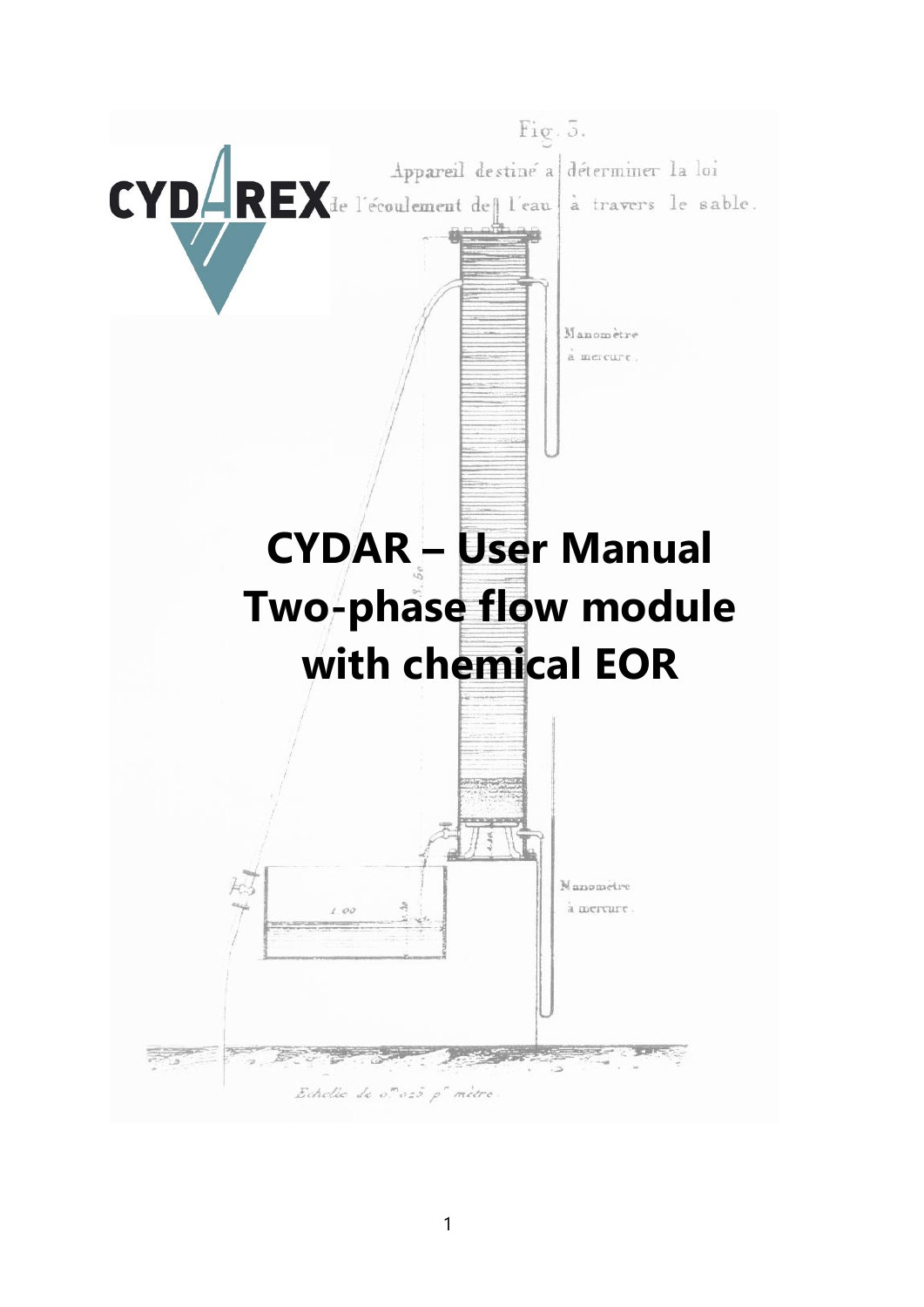# **CYDAR - Two-phase flow module** with chemical EOR

| CYDAR - USER MANUAL TWO-PHASE FLOW MODULE WITH CHEMICAL EOR 1 |  |
|---------------------------------------------------------------|--|
|                                                               |  |
|                                                               |  |
|                                                               |  |
|                                                               |  |
|                                                               |  |
|                                                               |  |
|                                                               |  |
|                                                               |  |
|                                                               |  |
|                                                               |  |
|                                                               |  |
|                                                               |  |
|                                                               |  |
|                                                               |  |
|                                                               |  |
|                                                               |  |
|                                                               |  |
|                                                               |  |
|                                                               |  |
|                                                               |  |
|                                                               |  |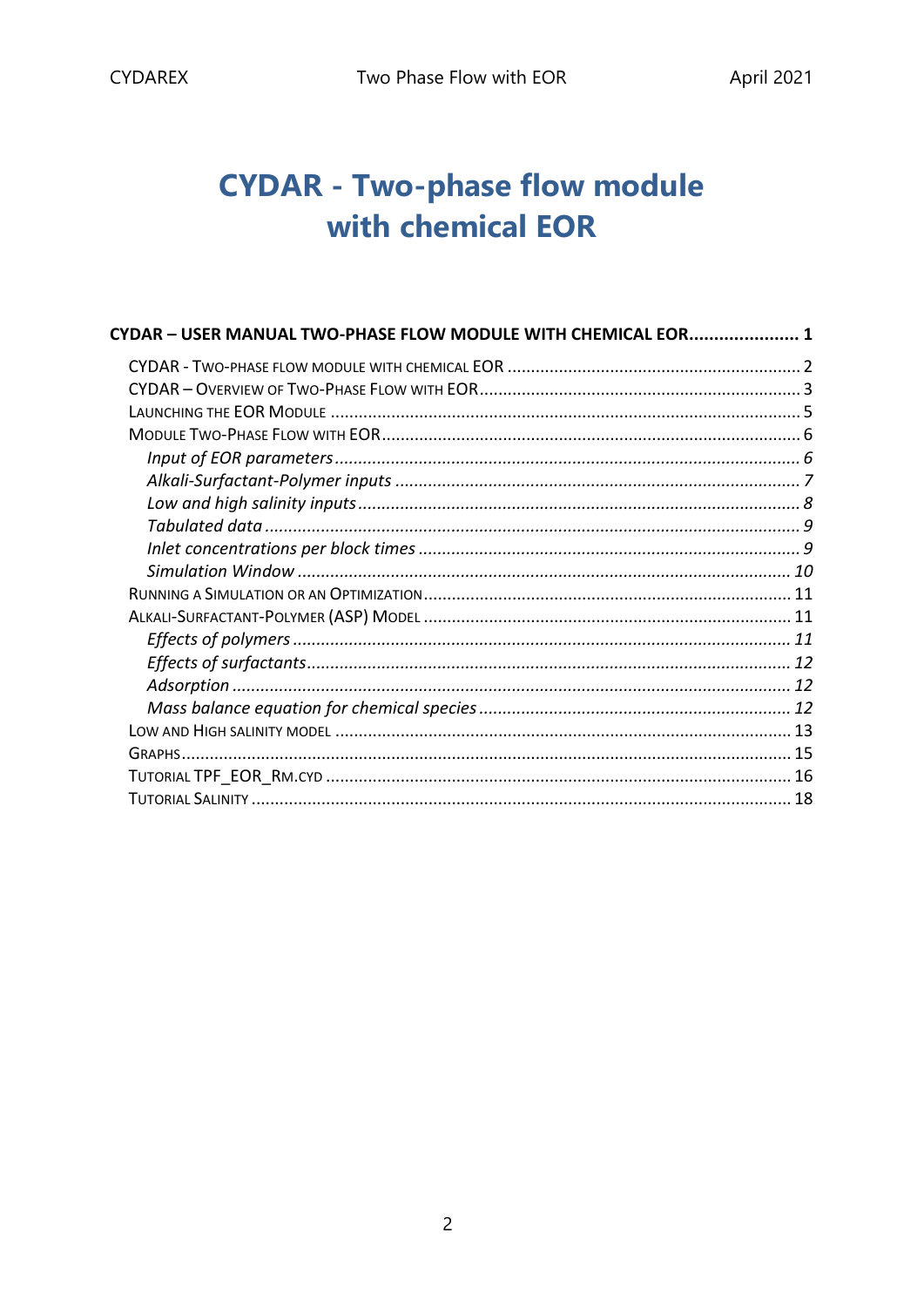This notice describes the functionalities of the module Two-phase flow with EOR of CYDAR. The functionalities of CYDAR common for all modules are described in a separate document ("CYDAR Common Features User Manual"). This user manual only describes the additional functionalities introduced for chemical EOR in the Two-Phase Flow module. For a full description of the Two-Phase Flow module, refer to "CYDAR – SCAL User Manual" available on our website.

All User Manuals are available on our website at www.cydarex.fr.

# **CYDAR – Overview of Two-Phase Flow with EOR**

In CYDAR 2018, we are introducing a new Two-Phase Flow module with chemical EOR (Enhanced Oil Recovery). Two type of EOR effects are implemented:

- Alkali-Surfactant-Polymer EOR;
- Low and High salinity EOR.

### *The EOR module simulates:*

- **Effects of polymers:** reduce the aqueous phase mobility and the mobility ratio with the other phase. Polymers lead to water viscosity increase, water permeability reduction, and volume exclusion.
- **Effects of surfactants:** Surfactants reduce the interfacial tension (IFT), capillary pressure Pc, the capillary number Nc and residual oil saturation Sor. Surfactants have also an impact on relative permeability.
- **Effects of low and high salinity:** effects on Pc and relative permeabilities Kr
- **Mixing in the aqueous phase at each simulation step:** calculation of the new concentrations; calculation of the new flow properties (viscosity, capillary pressure Pc, relative permeabilities Kr).
- **Adsorption** for polymers and surfactants, simulated as Langmuir adsorption.
- **Mass balance equation:** mass balance equations for the two fluids, and mass balance equation for each chemical species.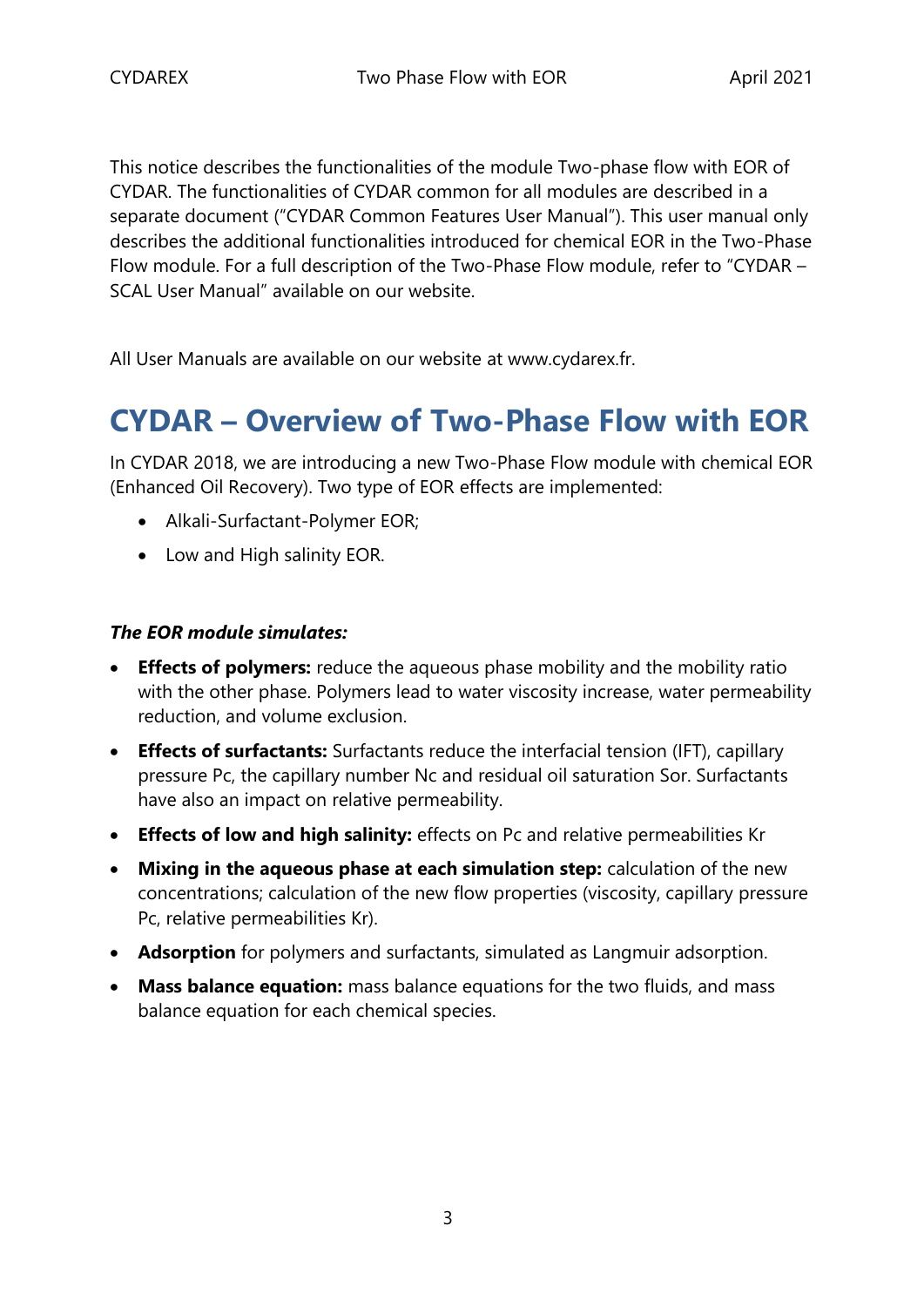|                    | <b>EOR</b> parameters                                       |            |              |                                  |                                  | $\sqrt{2}$    |                    | <b>EOR</b> parameters    |                            |                                           |              |                                                    |                         | $\mathbf{x}$ |              |
|--------------------|-------------------------------------------------------------|------------|--------------|----------------------------------|----------------------------------|---------------|--------------------|--------------------------|----------------------------|-------------------------------------------|--------------|----------------------------------------------------|-------------------------|--------------|--------------|
|                    | Surfactant-Polymer                                          |            | $\checkmark$ | <b>Rock</b>                      | 2000.000                         | Kg/m3         | v                  |                          | Low and high salinity      |                                           | $\checkmark$ | <b>Rock</b>                                        | 2000.000                | Kg/m3        | $\checkmark$ |
| <b>Alkali</b>      | <b>Langmuir parameters</b><br>$Cs = Cmax bC/(1 + bC)$       |            |              | Pc IFT<br><b>Polymer factors</b> | 0.000<br><b>Volume Exclusion</b> | mN/m<br>1.000 | $\checkmark$       |                          | <b>Langmuir parameters</b> | $Cs = Cmax bC/(1 + bC)$                   |              | Pc IFT<br><b>Polymer factors</b>                   | 0.000                   | mN/m         | $\sim$       |
| Cmax               | 0.000                                                       | mq/q       | v            | <b>Initial concentrations</b>    |                                  |               |                    | Alkali                   |                            |                                           |              |                                                    | <b>Volume Exclusion</b> | 1.000        |              |
| b                  | 0.000                                                       | Vq         | v            | Alkali                           | 0.000                            | g/l           | v                  | Cmax                     | 0.000                      | mg/g                                      | $\sim$       | <b>Initial concentrations</b><br>Alkali            | 0.000                   | g/l          | $\sim$       |
| <b>Surfactants</b> |                                                             |            |              | Surfactant                       | 0.000                            | g/l           | v                  | b.<br><b>Surfactants</b> | 0.000                      | Vq                                        | $\sim$       |                                                    |                         |              |              |
| Cmax               | 0.160                                                       | mg/g       | ٧            | Polymer                          | 0.000                            | g/l           | v                  | Cmax                     | 0.160                      | mg/g                                      | $\sim$       | Surfactant                                         | 0.000                   | g/l          | $\sim$       |
| b                  | 58.000                                                      | <b>Vmq</b> | v            | Salinity                         | $\mathbf{0}$                     | g/l           | $\epsilon_{\rm s}$ | b.                       | 58,000                     | <b>Vmq</b>                                |              | Polymer                                            | 0.000                   | g/l          | $\sim$       |
| Polymer            |                                                             |            |              |                                  |                                  |               |                    | Polymer                  |                            |                                           | $\searrow$   | Salinity                                           | 260                     | g/l          | $\checkmark$ |
| Cmax               | 0.000                                                       | mg/g       | ٧            | Low salinity                     | 0.000                            | g/l           | $\mathcal{Q}$      | Cmax                     | 0.000                      | mg/g                                      | $\sim$       | Low salinity                                       | 1500.000                | ppm          | $\checkmark$ |
| b                  | 0.000                                                       | Vg         | v            | <b>High salinity</b>             | 0.000                            | g/l           | $\mathcal{Q}$      | b.                       | 0.000                      | Vq                                        | $\checkmark$ | <b>High salinity</b>                               | 260000.00               | ppm          | $\checkmark$ |
| <b>Data</b>        | water viscosity(Cp)                                         |            |              |                                  |                                  |               |                    | <b>Data</b>              |                            |                                           |              |                                                    |                         |              |              |
|                    | water Kr max(Log10(Nc))<br>oil Kr max(Log10(Nc))<br>IFT(Cs) |            |              |                                  |                                  |               |                    |                          | water $Kr$ $()$            | Low Sal High Sal<br>$\bigcirc$            |              | Weighting vs<br>concentration<br>oil Kr $\bigcirc$ |                         |              |              |
|                    | Sor(Log10(Nc))                                              | $\bigcap$  | Rk(Crp)      |                                  |                                  | validate      |                    |                          |                            | $oil$ Kr $O$<br>$\circ$<br>PCO<br>$\circ$ |              | $Kr$ NonRef $\bigcap$                              | Pc $\bigcap$            | validate     |              |

*Figure 1: Parameter entries for EOR simulations, Surfactant-Polymer (left) and Low and High Salinity (right).*

#### *Input parameters for EOR simulations:*

- **Data for Surfactant-Polymer:** Water viscosity as a function of polymer concentration; IFT tabulated according to surfactant concentration; Water and oil Kr<sub>MAX</sub> and Sor; reduction factor of the permeability to water Rk tabulated according to the mass fraction of adsorbed concentration.
- **Data for Low and High Salinity:** Kr measured in low and high salinity for the water and the oil phase; Pc measured in low and high salinity. Weighting functions.
- **Langmuir parameters:** CMAX and b for polymer and surfactant.
- **Rock density** to account for the adsorption.
- **IFT** corresponding to the Pc without chemicals.
- **Initial concentration** in the core for surfactant and polymer.



 $\begin{array}{c|c|c|c|c|c} \hline \multicolumn{3}{c|}{\mathbf{C}} & \multicolumn{3}{c|}{\mathbf{C}} \\ \hline \multicolumn{3}{c|}{\mathbf{D}} & \multicolumn{3}{c|}{\mathbf{D}} \\ \hline \multicolumn{3}{c|}{\mathbf{D}} & \multicolumn{3}{c|}{\mathbf{D}} \\ \hline \multicolumn{3}{c|}{\mathbf{D}} & \multicolumn{3}{c|}{\mathbf{D}} \\ \hline \multicolumn{3}{c|}{\mathbf{D}} & \multicolumn{3}{c|}{\mathbf{D}} \\ \hline \multicolumn{3}{c|}{\mathbf{D$ **Rlock Time**  $\boxed{\triangle}$  Rapopor  $m3$ hr Duration C surfactant C polym  $\frac{5,419}{16,94}$  $\frac{1}{2}$  nm

*Figure 2: Comparison between measurements (dots) and Figure 3: Block times entries for the injected*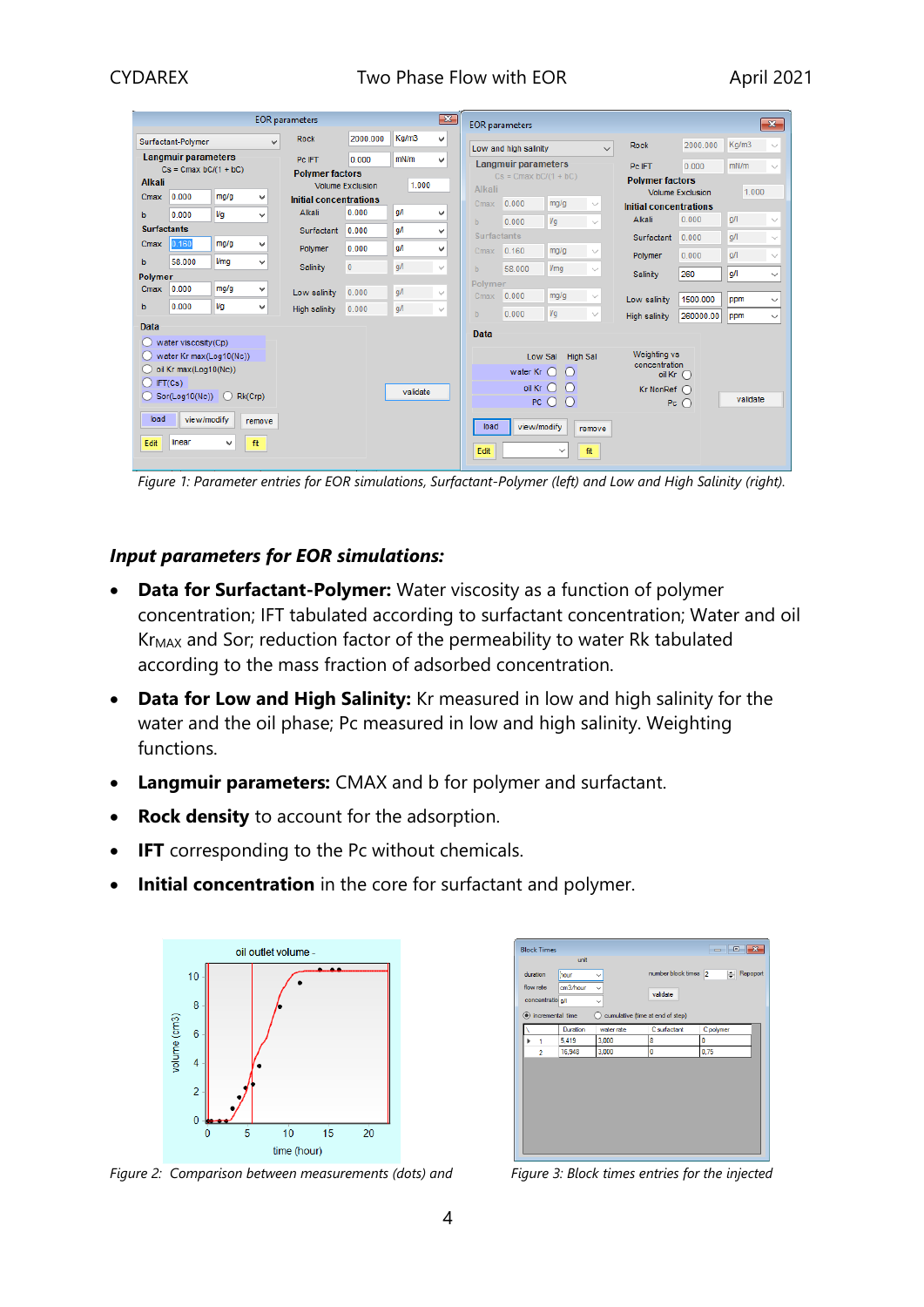*simulation, using data from Douarche et al. OGST, 67, 2012.*

# **Launching the EOR Module**



*Figure 4: CYDAR new project window.*

The Two-Phase Flow with EOR module is launch from the New Project window, by selecting "Two-Phase Flow with EOR." Once open, the TPF with EOR has the same look and functionalities as the TPF module.

The TPF with EOR home window is similar to the TPF's [\(Figure 5\)](#page-5-0). EOR capabilities can be activated in the Experiment window [\(Figure 6\)](#page-5-1). If "EOR enabled" is not checked, then the module behaves like the regular TPF module.

The default experimental settings are: imbibitions with one fluid injected at imposed flow rate.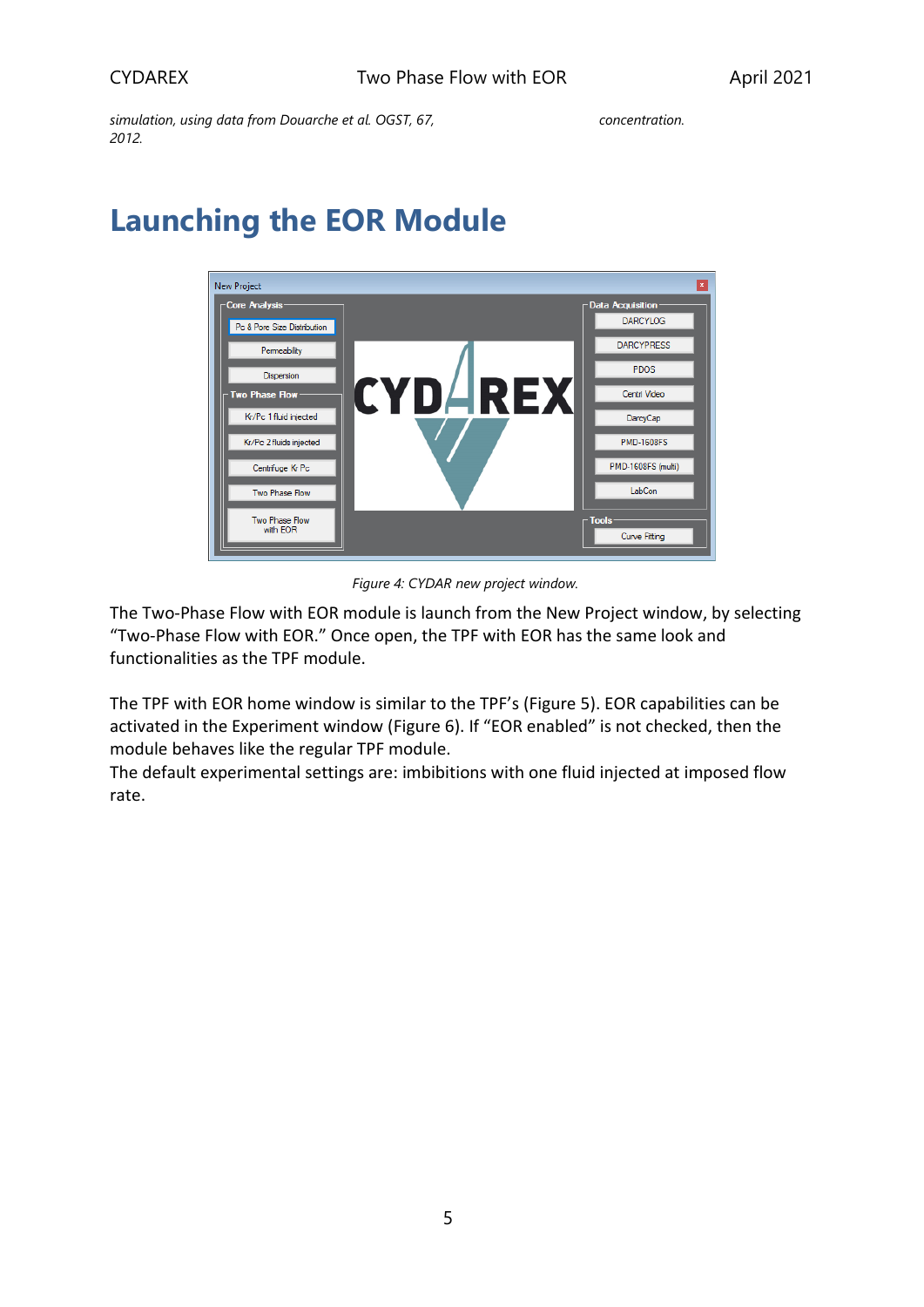



 $\overline{\mathbf{x}}$ Two-Phase Flow Experiment **Type Of Experiment**  $\bigcirc$  customized ◯ 2 fluids injected <sup>1</sup> fluid injected ᆖ  $O$  SDM Pc>0 water  $O$  SDM Pc<0  $\bigcirc$  spontaneous  $\bigcirc$  aravity P Atmospheric Gravity  $\bigcirc$  centrifugation absolute value ● Horizontal (theta = 0°) 1.000 **Ibar**  $\checkmark$  $\bigcirc$  porous plate inlet **Displacement**  $\bigcirc$  top  $\bigcirc$  bottom **Initial Saturation**  $\bigcap$  drainage water saturation  $\odot$  imbibition  $\odot$  uniform 0.820 water injection frac.  $\checkmark$ **Outlet Pressure** (c) imposed flow rate (or 0)  $\bigcirc$  drainage profile  $\boxed{\smile}$  imposed pressure  $\bigcirc$  imposed pressure  $\bigcirc$  imbibition profile  $0.000$ bar  $\checkmark$ **EOR**  $\boxed{\triangle}$  EOR enabled parameters show more options

<span id="page-5-0"></span>*Figure 5: TPF with EOR home window.*

<span id="page-5-1"></span>*Figure 6: Example of TPF experiment type window, with the EOR option activated.*

# **Module Two-Phase Flow with EOR**

# *Input of EOR parameters*

Once the EOR is enabled in the window "Two-phase flow experiment" [\(Figure 6\)](#page-5-1), the following options become available:

- EOR parameters can be entered by pressing the "parameters" button,
- Inlet concentrations can be entered in the "Block times" windows,
- Numerical simulation with EOR can be enabled or disabled in the window "Simulation."

In the window "Two-phase flow experiment", the button "parameters" for EOR opens a window with different input parameters for EOR.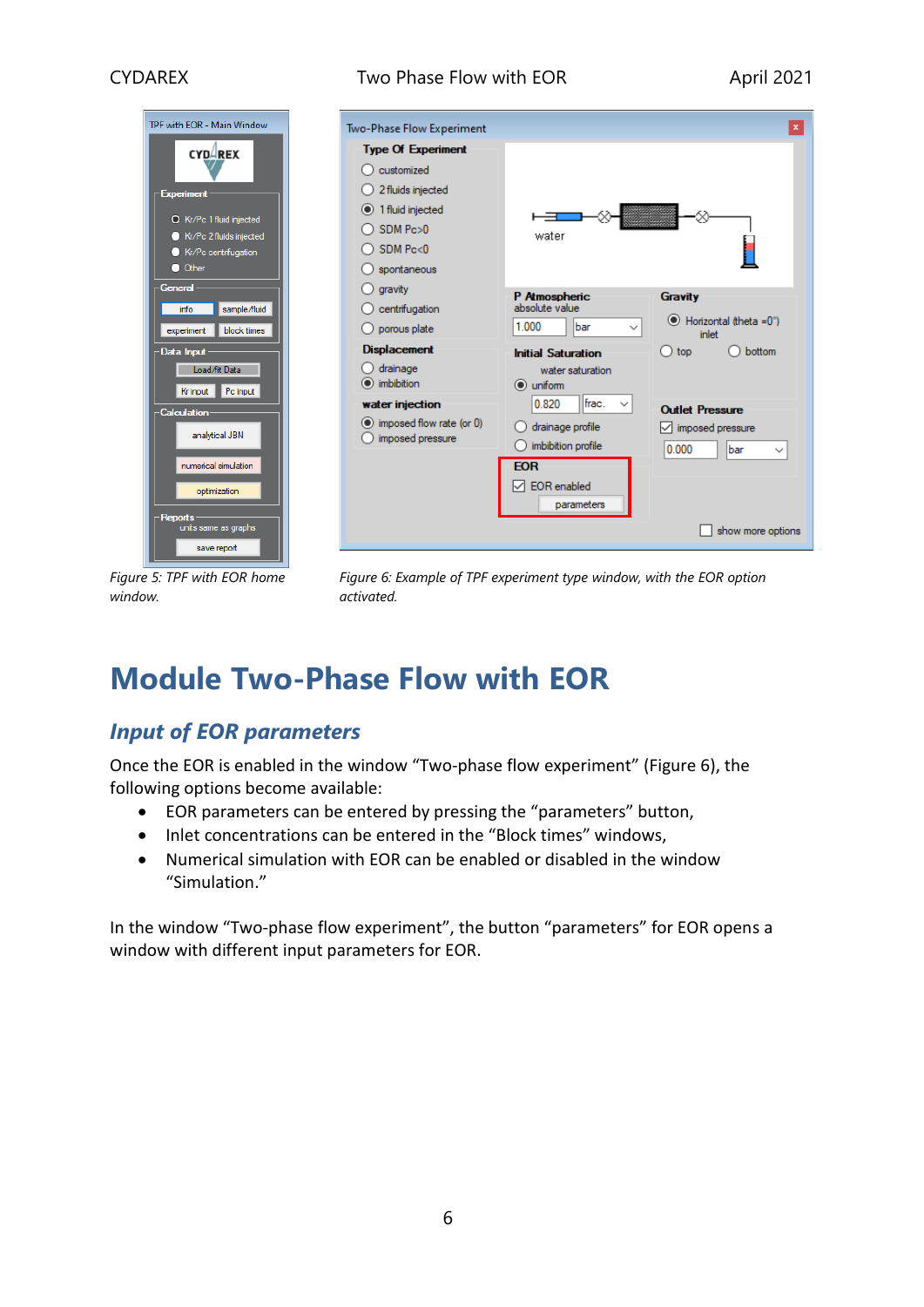|                    | Surfactant-Polymer                             |                    |              | rock density                      | 2000.000       | Kg/m3 | $\checkmark$ |
|--------------------|------------------------------------------------|--------------------|--------------|-----------------------------------|----------------|-------|--------------|
|                    | <b>Langmuir parameters</b>                     |                    |              | Pc IFT                            | 0.000          | mN/m  | $\checkmark$ |
|                    | $Cs = Cmax bC/(1 + bC)$                        |                    |              | <b>Polymer factors</b>            |                |       |              |
| <b>Alkali</b>      |                                                |                    |              | Volume exclusion factor           |                | 1.000 |              |
| Cmax               | 0.000                                          | g/g                | $\checkmark$ | Initial core concentrations       |                |       |              |
| b                  | 0.000                                          | Vq                 |              | Alkali                            | 0.000          | q/l   |              |
| <b>Surfactants</b> |                                                |                    |              | Surfactant                        | 2.000          | q/l   |              |
| Cmax               | 0.000                                          | mg/g               |              | Polymer                           | 0.500          | ppm   | $\checkmark$ |
| b                  | 0.000                                          | Vq                 |              | Salinity                          | $\overline{0}$ | a/l   |              |
| Polymer            |                                                |                    |              | <b>LH salinity concentrations</b> |                |       |              |
| Cmax               | 0.000                                          | g/g                |              | Low salinity                      | 0.000          | q/l   |              |
| b                  | 0.000                                          | Vq                 | $\checkmark$ | High salinity                     | 0.000          | q/l   |              |
|                    |                                                |                    |              |                                   |                |       |              |
| Data               |                                                |                    |              |                                   |                |       |              |
|                    | water viscosity(Cp)<br>water Kr max(Log10(Nc)) |                    |              |                                   |                |       |              |
|                    | oil Kr max(Log10(Nc))                          |                    |              |                                   |                |       |              |
| IFT(Cs)            |                                                |                    |              |                                   |                |       |              |
|                    | Sor(Log10(Nc))                                 | $\bigcirc$ Rk(Crp) |              |                                   |                |       |              |
|                    |                                                |                    |              |                                   |                |       |              |
|                    |                                                |                    |              |                                   |                |       |              |

*Figure 7: "EOR parameters" windows with entries for Alkali-Surfactant-Polymer parameters.*

<span id="page-6-0"></span>The combo box at the top left of the "EOR parameters" allows the selection of the EOR type, either "Surfactant-Polymer" or "Low and high salinity".



# *Alkali-Surfactant-Polymer inputs*

[Figure 7](#page-6-0) shows the different inputs for the Alkali-Surfactant-Polymer EOR. The physical meanings of the different inputs are described below.

- "Langmuir parameters":  $C^{MAX}$  and b for polymer and surfactant. Rock density is needed.
- Data, tabulated inputs:
	- o Water viscosity tabulated according to polymer concentration.
	- o IFT tabulated according to surfactant concentration.
	- o Water and oil Kr max and Sor: tabulated according to the log10 of capillary number Nc.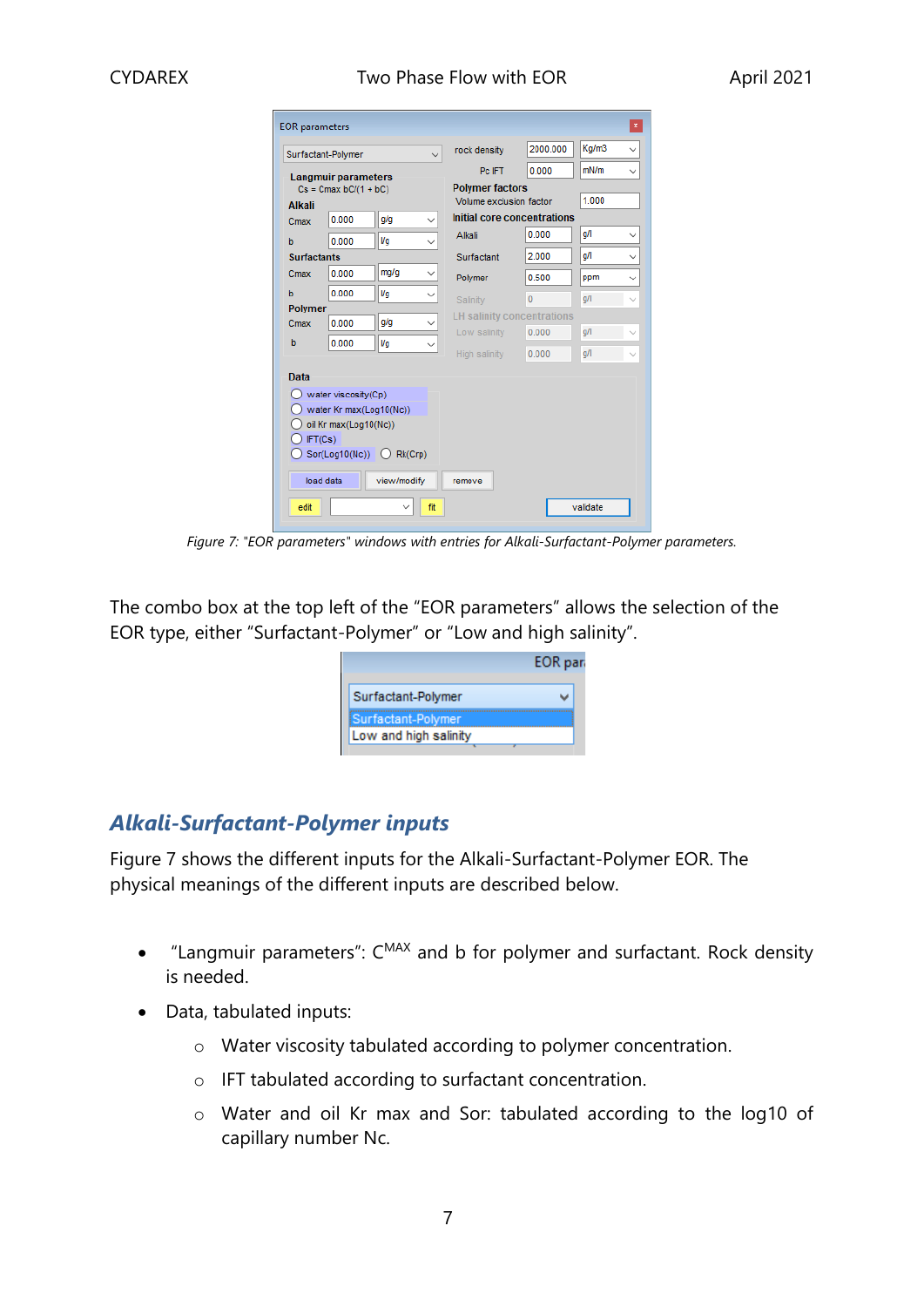- $\circ$  The reduction factor of the permeability to water R<sub>k</sub> tabulated according to the mass fraction of adsorbed concentration.
- Rock density: This is needed to account for adsorption.
- IFT corresponding to the Pc entered by the user, i.e. without chemicals. This value is used to calculate the local Pc according to the local IFT during simulation. If this value is set to zero but a curve IFT(Cs) has been entered, then a value is calculated from the curve at C\_s=0. If there is no curve and no value, then there will be no effects on the PC.
- Initial concentration in the core for surfactant and polymer.
- Reduction and exclusion factor for the water: constants

|                         | Surfactant-Polymer         |                          | rock density                      | 2000.000       | Kg/m3 |  |
|-------------------------|----------------------------|--------------------------|-----------------------------------|----------------|-------|--|
|                         | <b>Langmuir parameters</b> |                          | Pc IFT                            | 0.000          | mN/m  |  |
| $Cs = Cmax bC/(1 + bC)$ |                            |                          | <b>Polymer factors</b>            |                |       |  |
| <b>Alkali</b>           |                            |                          | Volume exclusion factor           |                | 1.000 |  |
| Cmax                    | 0.000                      | g/g<br>$\checkmark$      | Initial core concentrations       |                |       |  |
| b                       | 0.000                      | Vq<br>$\checkmark$       | Alkali                            | 0.000          | q/l   |  |
| <b>Surfactants</b>      |                            |                          | Surfactant                        | 0.000          | g/l   |  |
| Cmax                    | 0.380                      | mg/g                     | Polymer                           | 0.000          | ppm   |  |
| b                       | 57.830                     | Vq<br>$\checkmark$       | Salinity                          | $\overline{0}$ | q/l   |  |
| Polymer                 |                            |                          | <b>LH salinity concentrations</b> |                |       |  |
| Cmax                    | 0.000                      | g/g<br>$\checkmark$      | Low salinity                      | 0.000          | g/l   |  |
| b                       | 0.000                      | Va<br>$\checkmark$       | High salinity                     | 0.000          | g/l   |  |
| <b>Data</b>             |                            |                          |                                   |                |       |  |
|                         | water viscosity(Cp)        |                          |                                   |                |       |  |
|                         | water Kr max(Log10(Nc))    |                          |                                   |                |       |  |
|                         | oil Kr max(Log10(Nc))      |                          |                                   |                |       |  |
|                         | IFT(Cs)                    |                          |                                   |                |       |  |
|                         |                            | $Sor(Log10(Nc))$ Rk(Crp) |                                   |                |       |  |
|                         | load data                  | view/modify              |                                   |                |       |  |

## *Low and high salinity inputs*

*Figure 8: EOR parameters for low and high salinity experiment.*

<span id="page-7-0"></span>[Figure 8](#page-7-0) shows the "EOR parameters" window with the low and high salinity inputs enabled. The reader may notice that ASP inputs are disabled.

- Initial concentrations-Salinity is the initial water salinity at the beginning of the experiment;
- Low salinity is the salinity corresponding to the low salinity data (LS Kr-Pc);
- High salinity is the salinity corresponding to the high salinity data (HS Kr-Pc);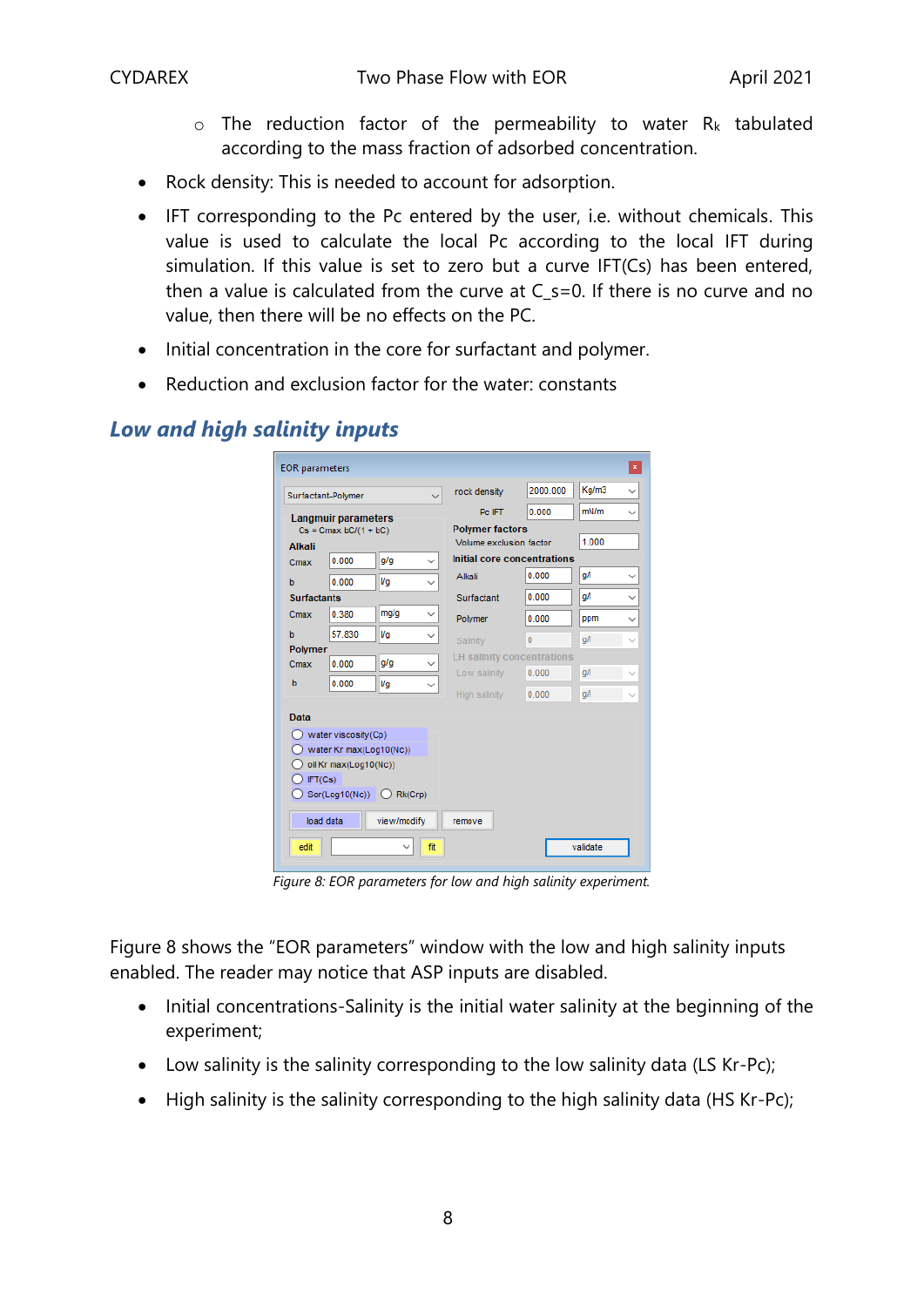# *Tabulated data*

In this module the local Kr-Pc are calculated according to the local salinity value from the Kr-Pc at low and high salinity (see explanation of the calculation below).

The data are loaded and edited as any other data in CYDAR. The user may enter the Kr-Pc versus saturation at the low and high salinity.

The user may also enter a weighting versus concentration for each data.

## *Inlet concentrations per block times*

The "Block Times" window can be opened from the Home window ([Figure 5\)](#page-5-0).

|               | <b>PL Block Times</b> |            |       |                                  |   |           |               |  |  |  |
|---------------|-----------------------|------------|-------|----------------------------------|---|-----------|---------------|--|--|--|
|               | unit                  |            |       |                                  |   |           |               |  |  |  |
| duration      | <b>thour</b>          | ▼          |       | number block times               | 2 | ÷         | Rapoport numb |  |  |  |
|               | flow rate<br>ml/hour  |            |       |                                  |   |           |               |  |  |  |
| concentration | g/l                   |            |       |                                  |   |           |               |  |  |  |
|               | validate              |            |       |                                  |   |           |               |  |  |  |
|               | ⊙ incremental time    | o.         |       | cumulative (time at end of step) |   |           |               |  |  |  |
|               | duration              | water rate |       | C surfactant                     |   | C polymer |               |  |  |  |
|               | 8.510                 |            | 9.000 |                                  | 2 |           | 0.5           |  |  |  |
| 2             | 17.750                |            | 9.000 |                                  | ۵ |           |               |  |  |  |
|               |                       |            |       |                                  |   |           |               |  |  |  |

*Figure 9: Block times entries for the injected concentration.*

<span id="page-8-0"></span>The slugs chemical compositions are entered in the "Block time" window [\(Figure 9\)](#page-8-0). When EOR is enabled, two new columns are displayed: one for the surfactant concentration in the injected water; the other for the polymer concentration.

When EOR is enabled in the "experiment" window ([Figure 6\)](#page-5-1), six new columns are displayed allowing entering the concentrations and salinities in the injected water: C Alkali, C surfactant, C polymer, salinity 1, 2 and 3.

When the EOR type is set to Surfactant-Polymer, the salinities have no effect on the Kr-Pc. They are just tracers. It has to be noted that at this stage, no dispersion effect is implemented.

If the EOR type is "low and high salinity" then the "alkali, surfactant and polymer" concentrations have no effect and behave like tracers. The salinity having an effect on the local Kr-Pc curves is "salinity 1".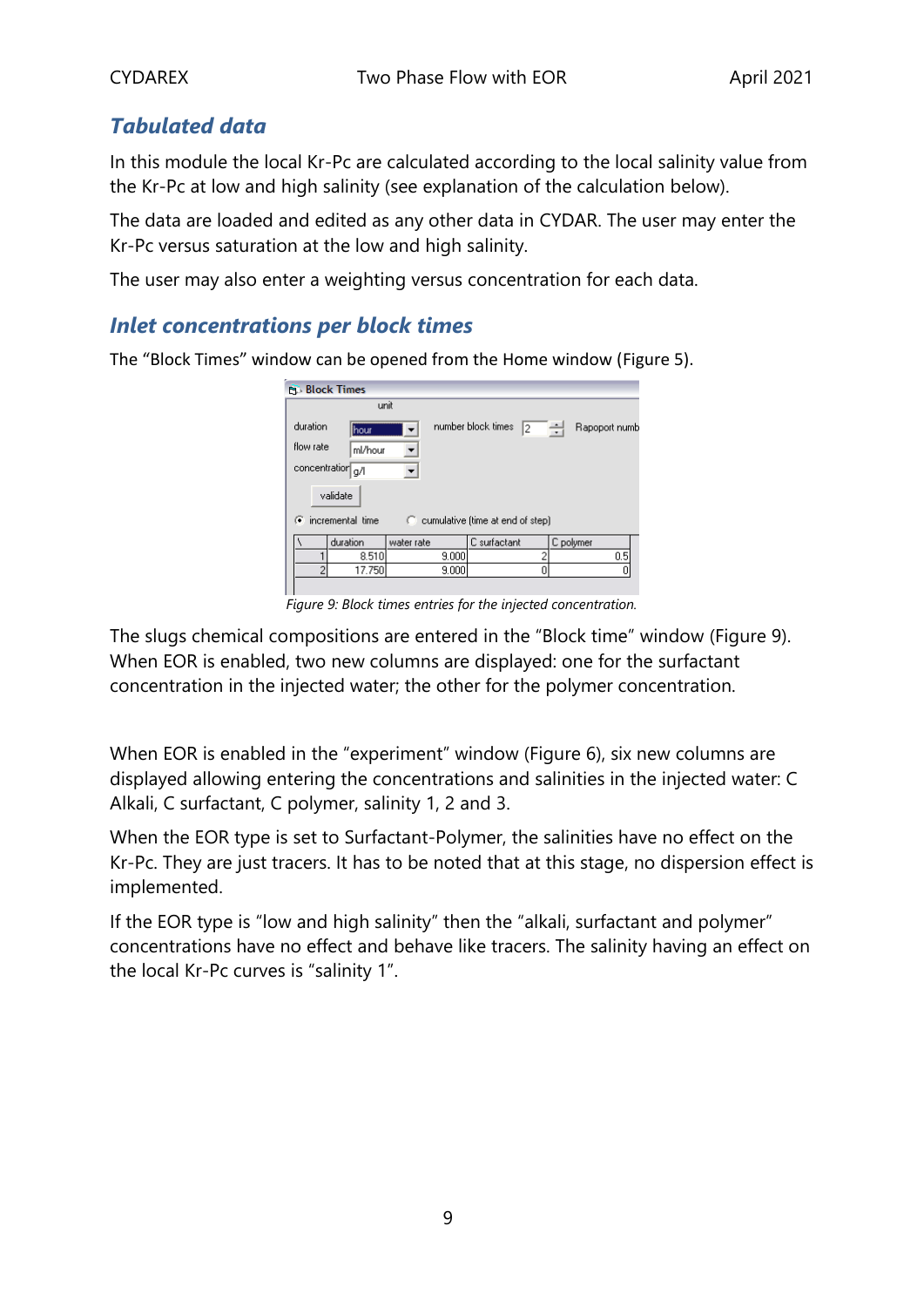|          |                            |                 |                                          |                           | <b>Block Times</b> |                 |            |            | $\Box$ $\Box$<br>$\Box$ |
|----------|----------------------------|-----------------|------------------------------------------|---------------------------|--------------------|-----------------|------------|------------|-------------------------|
|          |                            | unit            |                                          |                           |                    |                 |            |            |                         |
| duration |                            | hour            | $\checkmark$                             | number block times 2      |                    | Rapoport Number |            |            |                         |
|          | flow rate<br>concentration | cm3/hour<br>a/l | $\overline{\phantom{a}}$<br>$\checkmark$ | <br>validate<br><u> :</u> |                    |                 |            |            |                         |
|          | • incremental time         |                 | cumulative (time at end of step)         |                           |                    |                 |            |            |                         |
|          |                            | Duration        | water rate                               | C alkali                  | C surfactant       | C polymer       | Salinity 1 | Salinity 2 | Salinity 3              |
|          |                            | 100,000         | 3.000                                    |                           | 8                  | u               | 260        |            |                         |
|          | $\overline{2}$             | 100,000         | 3.000                                    |                           | 0                  | 0.75            | 1.5        |            |                         |

*Figure 10: Block times entries for the injected concentration.*

**IMPORTANT:** At this stage, the alkali concentration and salinities 2 and 3 have no effect, they are just tracers. The entries are implemented to show the possibility to add other chemicals.

## *Simulation Window*

The simulation Window is very similar to that of the regular TPF module, with the exception of the "EOR" checkbox ([Figure 11\)](#page-9-0). If checked, then the numerical solver will take into account all the physics of the EOR, as described in the Model section below.



<span id="page-9-0"></span>*Figure 11: The simulation window of the two-phase flow module.*

- "**EOR**": enable/disable the EOR option in simulation. This possibility is accessible only if the EOR is enabled in the "experiment" window. Otherwise, "EOR per BT" is accessible (see SCAL user manual).
- All other options are described in the SCAL User Manual, available on CYDAREX website.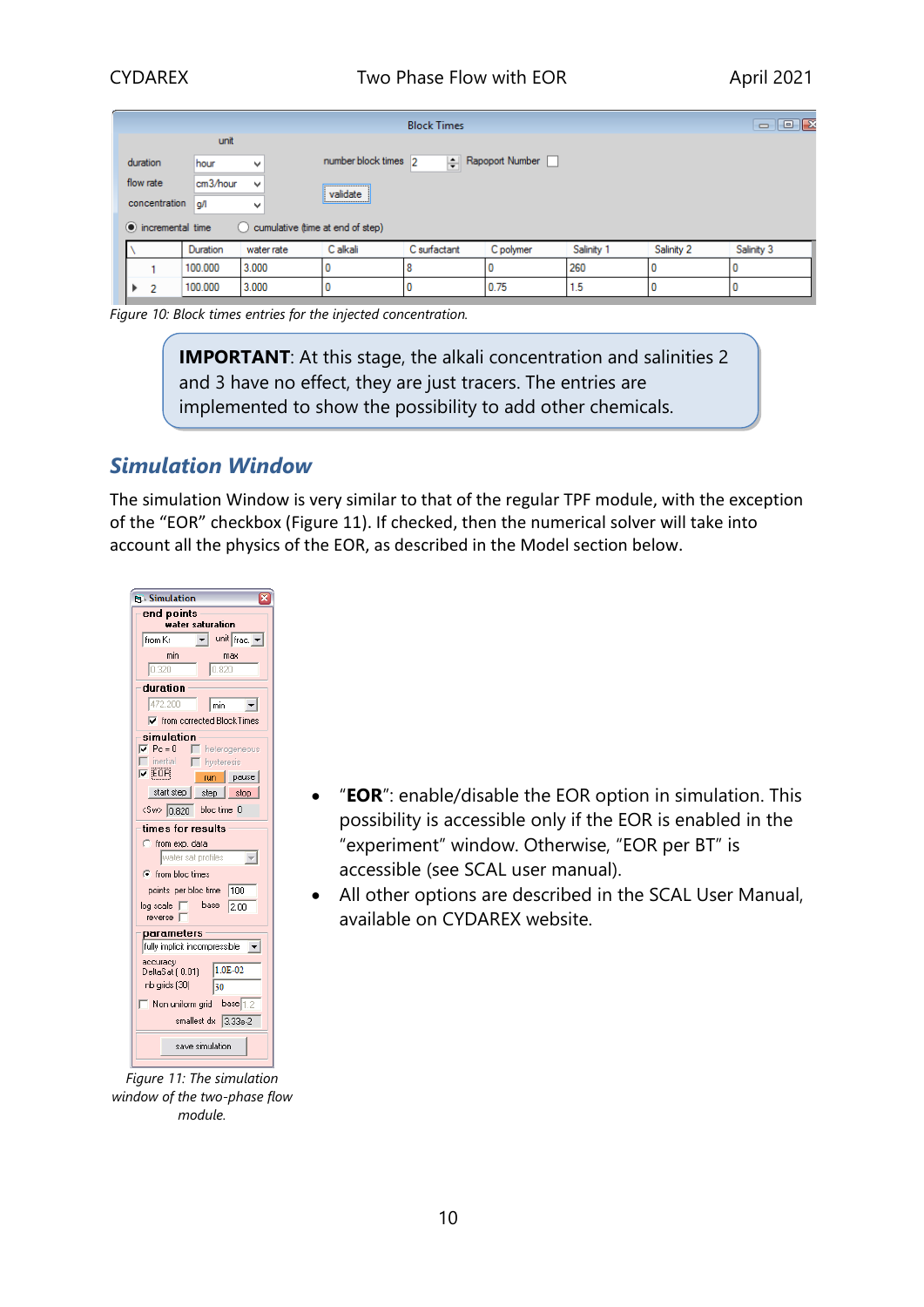# **Running a Simulation or an Optimization**

Running a simulation or an optimization is similar to the regular TPF module (see CYDAR SCAL user manual). At this point, EOR parameters cannot be optimized.

# **Alkali-Surfactant-Polymer (ASP) Model**

This section described some of the physics included in the ASP EOR calculation. Note that only surfactant and polymer in solution in water are considered.

At each simulation step, the following physical aspect is taken into account:

- Mixing in the aqueous phase at each simulation step: calculation of the new concentrations; calculation of the new flow properties (viscosity, capillary pressure Pc, relative permeabilities Kr).
- Effect of polymers on water viscosity, water permeability, and volume exclusion.
- $\bullet$  Effect of surfactants on capillary pressure, Kr<sub>MAX</sub>, and Sor.
- Adsorption for polymers and surfactants, Langmuir isotherm.

# *Effects of polymers*

Their purpose is to reduce the aqueous phase mobility and to reduce the mobility ratio with the other phase.

#### *Water viscosity increase*

This mobility reduction is mainly due to viscosity increase. The user may enter the viscosity dependence with polymer concentration  $C_p$  through a tabulated data  $\mu(C_p)$ .

## *Water permeability reduction*

The adsorption of polymer may also cause a reduction of the permeability to water. This is implemented in a modified Darcy's law with a tabulated reduction factor  $R_k(C_{rp})$  according to the adsorbed mass fraction of polymer  $C_{rp}$ :

$$
Q_w = A \frac{1}{R_k(C_{rp})} \frac{K K r_w}{\mu_w} \phi_w
$$

with  $Q_w$  Darcy's velocity of water, A the surface, and  $\Phi$  the potential. R<sub>k</sub> may be superior to 1 if the adsorbed concentration of polymer, C<sub>rp</sub>, is non zero.

## *Volume exclusion (depletion layer)*

Finally, due to their size, polymers may not flow through small pore space. This is accounting with a volume exclusion factor,  $\alpha$ , smaller than one. See Mass Balance Equation below.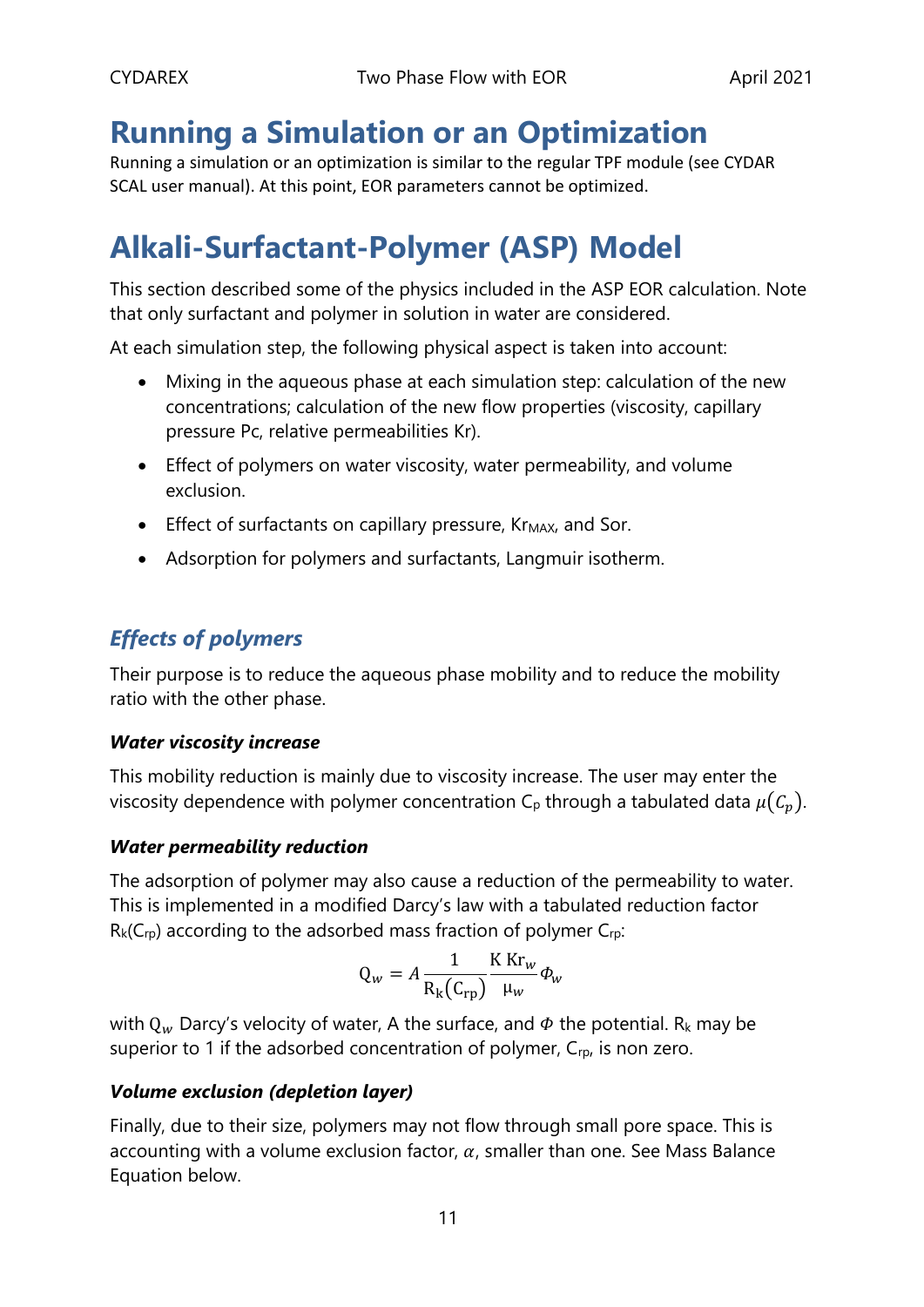# *Effects of surfactants*

Their purpose is to reduce the interfacial tension (IFT)  $\sigma$ . They have an impact on the Pc, the capillary number  $N_c$ , i.e. on the Kr and on the residual oil saturation Sor.

The user may load a tabulated data giving the IFT according to the surfactant concentration Cs. In the simulation the IFT between oil and water is then read according to the local surfactant concentration.

## *Krmax and Sor*

The capillary number is then calculated and the changes of the maximum value of the relative permeabilities are read from the tabulated data  ${Kr_{max}}(Log_{10}(N_c))$  entered by the user. The modification of the residual oil saturation with  $N_c$  is read from the capillary desaturation curve,  $S_{or}(Log_{10}(N_c))$  also loaded by the user. Both data are versus the logarithm with base 10 of the capillary number.

## *Capillary pressure P<sup>c</sup>*

Assuming the equality of the Leverett function, the capillary pressure varies as follow:

$$
P_c = P_{c_0} \frac{\sigma(C_s)}{\sigma_0}
$$

The subscript 0 stands for the values at  $C_s = 0$ . In CYDAR, the Pc at  $C_s = 0$  is the curve used in the two-phase flow, either entered in the "load/fit data" window or as analytical function in the "capillary pressure" window. The IFT is entered in the "EOR parameters" window.

## *Adsorption*

The adsorption is of Langmuir kind. At equilibrium the Langmuir isotherm is:

$$
C_{ri} = C_{ri}^{MAX} \frac{b_i C_{wi}}{1 + b_i C_{wi}}
$$

 $\mathsf{C}_{\mathsf{ri}}$  are the adsorbed concentration.  $\mathcal{C}_{ri}^{MAX}$  is the maximum coverage on the surface, b is a constant dependant of the system solid-liquid. Both are at this stage constant entered in the "EOR parameters" window. The subscript i is p for polymer and s for surfactant.

## *Mass balance equation for chemical species*

In addition to the mass balance equations for the two fluids, there is a mass balance equation for each chemical species, *i*, in solution in water:

$$
\Phi \frac{\partial \alpha_i \rho_w S_w C_{wi}}{\partial t} + (1 - \Phi) \frac{\partial \rho_r C_{ri}}{\partial t} + \frac{1}{A} \frac{\partial \rho_w Q_w C_{wi}}{\partial x} = 0
$$

 $\alpha_i$  is the exclusion volume. It is equal to unity for the surfactant and may be smaller than one for the polymer, see above.  $\phi$  is the porosity. S<sub>w</sub> is the water saturation. C<sub>wi</sub> is the concentration of species i in water.  $\rho_w$  is the water density and  $\rho_r$  is the rock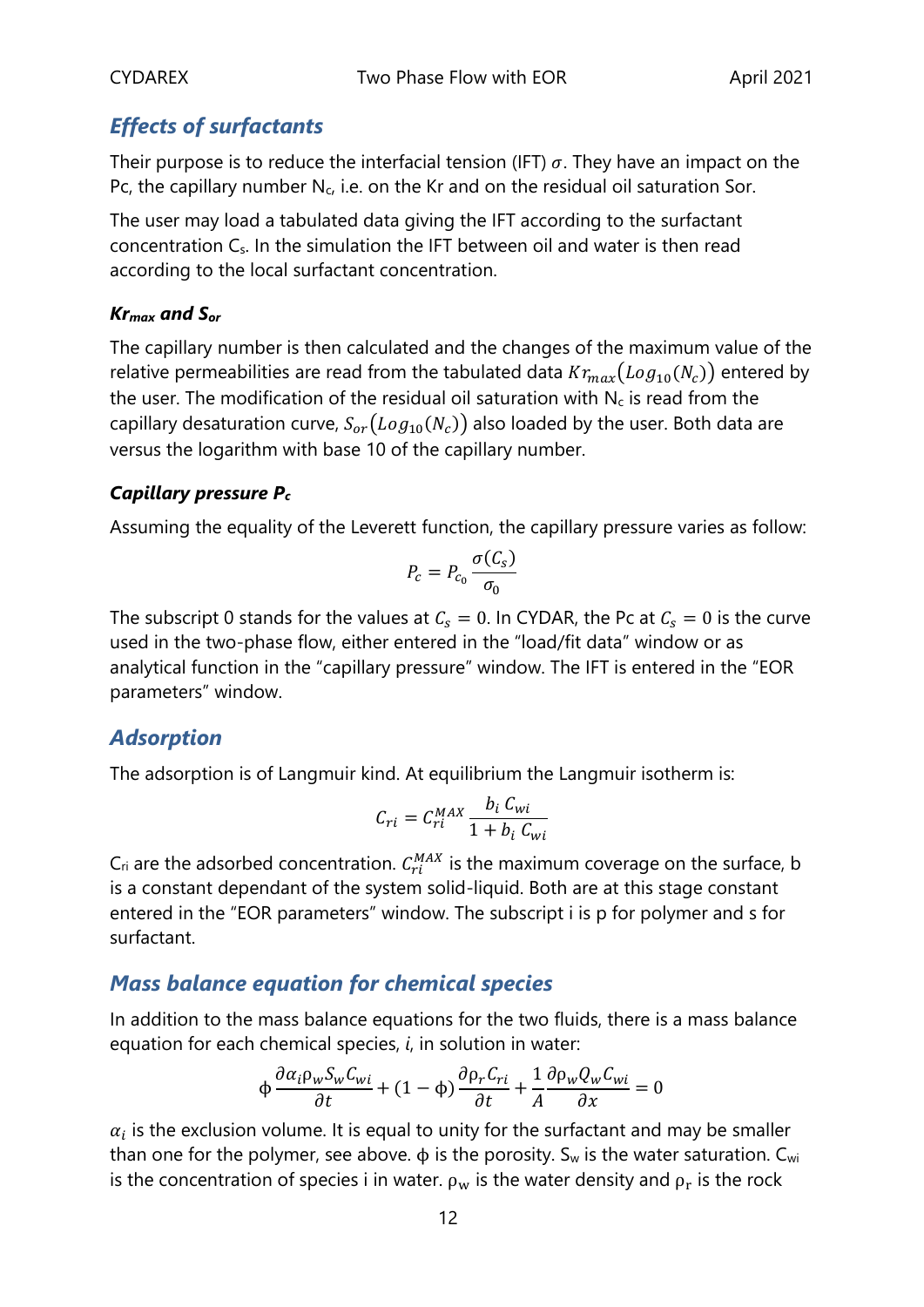density.  $C_{ri}$  is the adsorbed concentration of species i.  $Q_w$  is the local water flow rate given by the Darcy's law. This equation is coupled to the Langmuir isotherm.

# **Low and High salinity model**

At this stage only the change in the Kr-Pc curves according to the salinity are considered and implemented. It implies the effect on the Sor through these data.

The principle is to calculate the local value according to the local salinity by interpolation between values at low and high salinity.

Let's take for example the water relative permeability Kr. The user enter a water Kr versus saturation corresponding to an injection of water at low salinity, and the companion data corresponding to an injection of water at high salinity value [\(Figure](#page-7-0)  [8\)](#page-7-0).

For recall, the values of the low salinity and the high salinity are entered in the same window than the data [\(Figure 8\)](#page-7-0).

[Figure 12](#page-12-0) shows an example of such a set of Kr:

- K LS in red is the Kr which corresponds to a water injection at low salinity value, the Kr maximum is 0.6 and the Sor is 0.3 (end point Sw =  $0.7$ );
- K HS in blue is the Kr which corresponds to a water injection at high salinity value, the Kr maximum is 0.8 and the Sor is 0.1 (end point Sw =  $0.9$ );



*Figure 12: water Kr versus saturation for injections at low (in red) and high (in blue) salinity value.*

<span id="page-12-0"></span>The minimum saturation end point is the same for both data.

The linear interpolation is first done on normalized data Kr\*, both Kr and saturation are normalized. In the following we note:

- C,  $C_{LS}$  and  $C_{HS}$  respectively the local, the low and high salinity values;
- Kr\* and S\* the normalized Kr and saturation data.

The normalized LS and HS data are simply calculated as follow: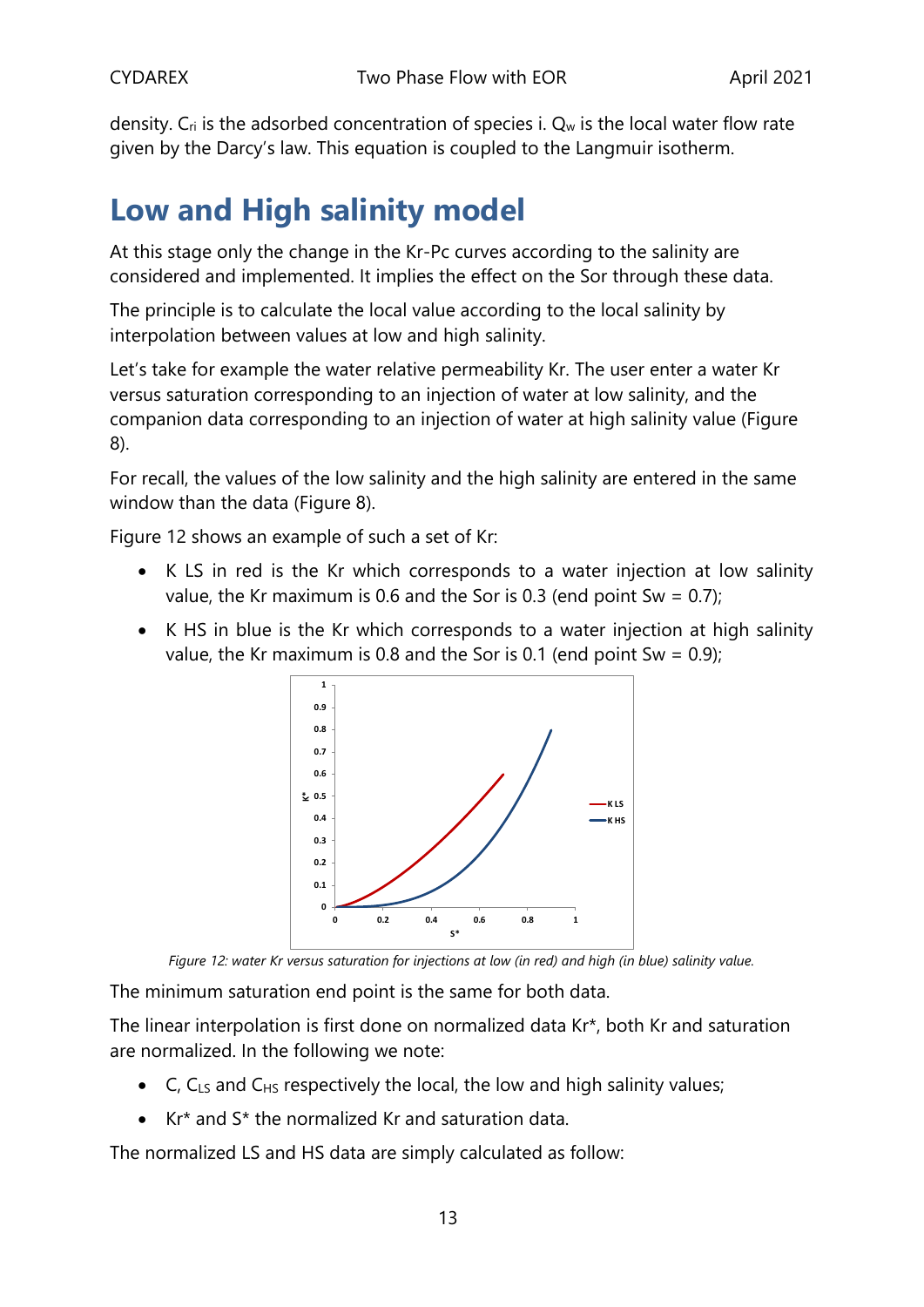$$
Kr^* = \frac{Kr - Kr_{MIN}}{Kr_{MAX} - Kr_{MIN}} = \frac{Kr}{Kr_{MAX}}
$$

$$
S^* = \frac{S - S_{MIN}}{S_{MAX} - S_{MIN}}
$$

The local maximum saturation is calculated by linear interpolation between the LS and HS ones:

$$
S_{MAX}(C) = S_{MAX_{LS}} + \frac{S_{MAX_{HS}} - S_{MAX_{LS}}}{(C_{HS} - C_{LS})} (C - C_{LS})
$$

From this, the local normalized saturation is calculated:

$$
S^*(C) = \frac{S(C) - S_{MIN}}{S_{MAX}(C) - S_{MIN}}
$$

Then, the local normalized Kr is calculated by linear interpolation:

$$
Kr^*(C) = Kr^*_{LS} + \frac{Kr^*_{HS} - Kr^*_{LS}}{C_{HS} - C_{LS}}(C - C_{LS})
$$

[Figure 13](#page-13-0) shows an example for a concentration which would be the average of the LS and HS salinities  $C = 0.5(C_{HS} + C_{LS})$ .



*Figure 13: linear interpolation between normalized LS and HS Kr curves, here the concentration is the average of the LS and HS values.*

<span id="page-13-0"></span>This local normalized value is then resizing according to the local Kr maximum value, which is also calculated by linear interpolation between the LS and HS values:

$$
Kr_{MAX}(C) = Kr_{MAX_{LS}} + \frac{Kr_{MAX_{HS}} - Kr_{MAX_{LS}}}{(C_{HS} - C_{LS})} (C - C_{LS})
$$

Because the Kr minimum value is zero, the local Kr is simply given by:

$$
Kr(C) = Kr^*(C) Kr_{MAX}(C)
$$

[Figure 14](#page-14-0) shows the Kr resizing. The maximum Kr value and the maximum saturation of the local Kr curve are calculated by linear interpolation between LS and HS values according to the local salinity.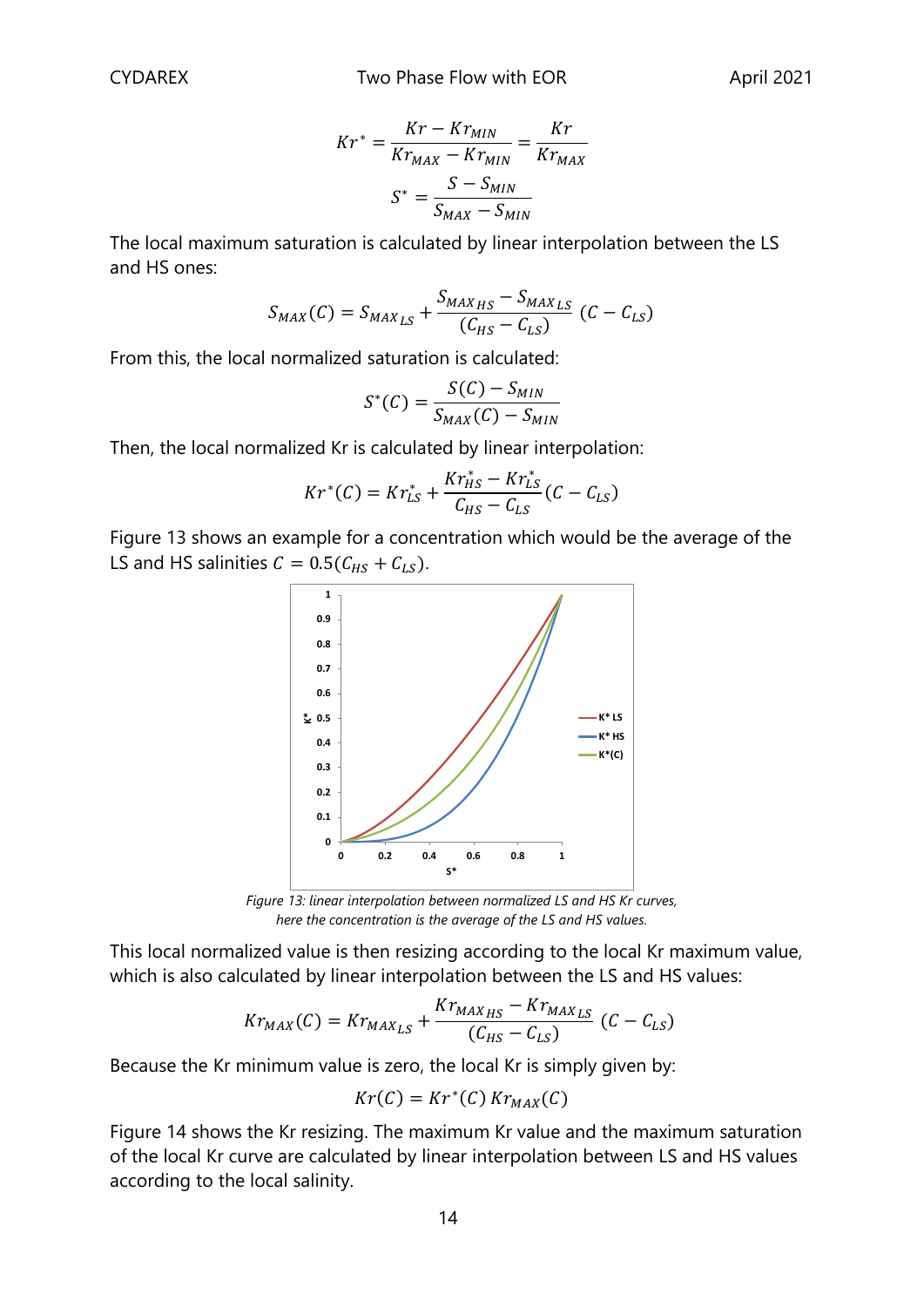

<span id="page-14-0"></span>*Figure 14: after the linear interpolation between the normalized LS and HS value, the Kr is resized with the maximum Kr and the saturation end point calculated by linear interpolation according to the salinity value.*



*Figure 15: an example with a salinity*  $C = C_{LS} + 0.7(C_{HS} - C_{LS})$ *.* 

# **Graphs**

When the EOR is enabled the user may display inlet and outlet concentrations and salinities, as well as the profiles and the Kr and Pc data at low and high salinities [\(Figure 16\)](#page-15-0).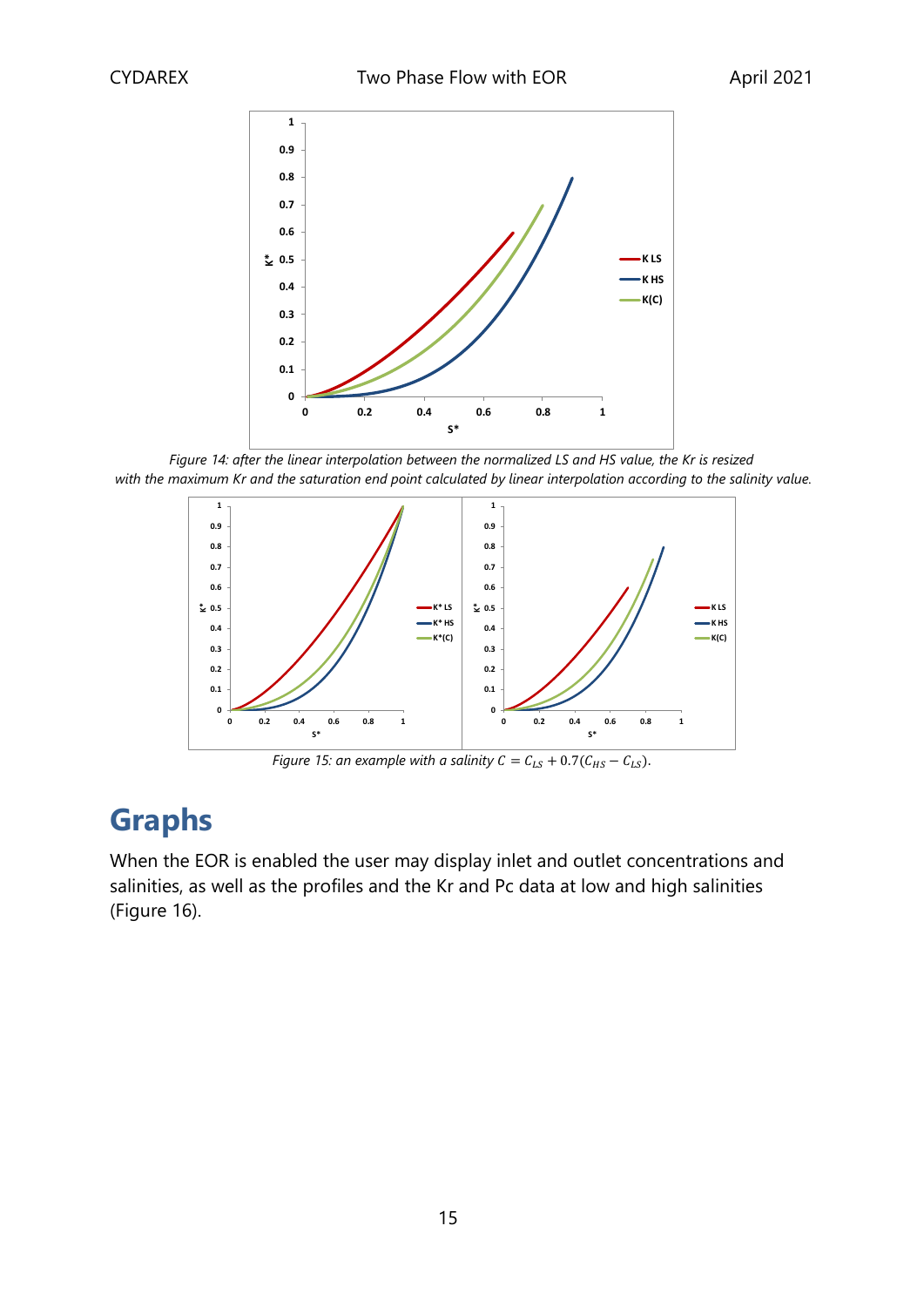#### CYDAREX Two Phase Flow with EOR April 2021

| 1 - Alkali<br>4 - Salinity 1<br>5 - Salinity 2<br>2 - Surfactant<br>6 - Salinity 3<br>3 - Polymer |  |
|---------------------------------------------------------------------------------------------------|--|
| EOR                                                                                               |  |
| 1 2 3 4 5 6                                                                                       |  |
| times for profiles                                                                                |  |
| N N N N N N N                                                                                     |  |
| C profiles                                                                                        |  |
| □□□□□□                                                                                            |  |
| C Inlet                                                                                           |  |
|                                                                                                   |  |
| C Outlet                                                                                          |  |
| $\blacksquare$ $\blacksquare$ $\blacksquare$ $\blacksquare$ $\blacksquare$                        |  |
| Kr low and high salinities                                                                        |  |
| Pc low and high salinities                                                                        |  |
|                                                                                                   |  |

*Figure 16: part of the window "Graphs and Tables" allowing displaying data specific to EOR.*

<span id="page-15-0"></span>

*Figure 17: examples of Kr-Pc at low and high salinity.*

# **Tutorial TPF\_EOR\_Rm.cyd**

This tutorial illustrates how the ASP EOR module works, and the effects of surfactants and polymers on oil recovery. It is based on the publication Dourche et al., Oil & Gas Science and Technology, Rev. IFP Energies Nouvelles, Vol. 67 (2012), No. 6, pp. 983- 997.

This case corresponds to a one-fluid injected (here water with surfactants and polymers) [\(Figure 18\)](#page-16-0). The initial water saturation is uniform and equals to 0.82, meaning that the experiment is at the end of an imbibition, and most oil has been recovered.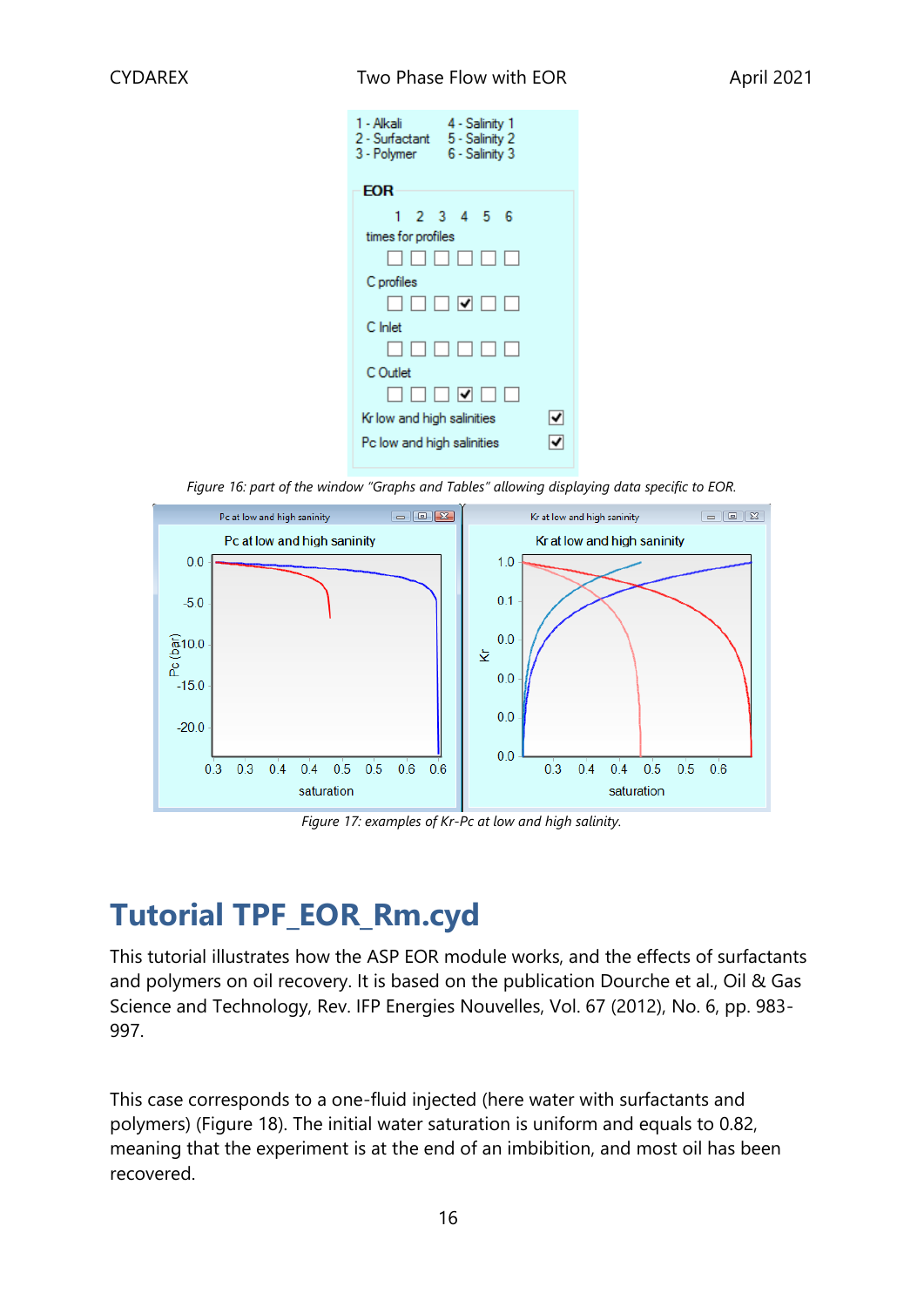| <b>B</b> Two-Phase Flow Experiment                                                                                                                                                                                                                               |                                                                                                                                                                                                                                                                                                                                                              | ж                                                                                                                                                                                                                                                                                    |
|------------------------------------------------------------------------------------------------------------------------------------------------------------------------------------------------------------------------------------------------------------------|--------------------------------------------------------------------------------------------------------------------------------------------------------------------------------------------------------------------------------------------------------------------------------------------------------------------------------------------------------------|--------------------------------------------------------------------------------------------------------------------------------------------------------------------------------------------------------------------------------------------------------------------------------------|
| <b>Type of experiment</b><br>$C$ customized<br>C 2 fluids injected<br>← 1 fluid injected<br>$C$ SDM $Pc>0$<br>$C$ SDM $Pc C$<br>C spontaneous                                                                                                                    | water                                                                                                                                                                                                                                                                                                                                                        |                                                                                                                                                                                                                                                                                      |
| C gravity<br>$C$ centrifugation<br>C porous plate<br><b>Displacement</b><br>drainage<br>C.<br><sup>6</sup> imbibition<br>water injection<br>C imposed flow rate (or 0)<br>imposed pressure<br>Local pressure taps<br>nb of sensors [max 20]: 0<br>load<br>remove | P atmospheric (absolute)<br>1.000<br>bar<br>$\mathbf{v}$<br>Initial saturation<br>water saturation<br>$G$ uniform<br>$ $ frac. $-$<br>0.820<br>c drainage profile<br>C imbibition profile<br>Immobile 3rd phase<br>saturation 0,000 frac. v<br><b>Electrical method</b><br>nb of electrodes: 0<br>config<br><b>FOB</b><br>$\nabla$ EDB enabled<br>parameters | Gravity<br>(C Horizontal (theta =0")<br>inlet<br>$C$ top<br>$C$ bottom<br>Outlet pressure<br>imposed pressure<br>⊽<br>0.000<br>bar<br>$\overline{\phantom{0}}$<br><b>Dead Volume outlet</b><br>dead volume<br>0.000<br>cm <sub>3</sub><br>▾<br>initial fluid in outlet<br>water<br>▼ |

*Figure 18: Experimental details.*

<span id="page-16-0"></span>If a simulation is run without EOR checked in simulation window, the production of oil is flat [\(Figure 19\)](#page-16-1).



*Figure 19: Without EOR, the simulated production of oil (red) is close to zero.*

<span id="page-16-1"></span>EOR parameters are now entered in the "EOR parameter" and in the "Block Times" windows [\(Figure 20\)](#page-17-0).

|           | <b>B</b> EOR parameters |                            | 10 L<br>$-$                                     |
|-----------|-------------------------|----------------------------|-------------------------------------------------|
|           | Langmuir parameters     |                            |                                                 |
|           | $Cs = Cmax bC/(1 + bC)$ |                            | Rock Density 2000,000<br>Kg/m3                  |
|           | <b>Surfactants</b>      |                            |                                                 |
| Cmax      | D.380                   | ma/a<br>▼                  | 0.000<br>mN/m<br>Pc IFT<br>$\blacktriangledown$ |
| h         | 57,830                  | Va<br>$\blacktriangledown$ |                                                 |
| Polymer   |                         |                            | initial concentration                           |
| Cmax      | 0,000                   | g/g                        |                                                 |
| Ь         | 0.000                   | Vg<br>$\cdot$              | 0.000<br>Surfactant<br>qЛ<br>▼                  |
|           |                         |                            | 0.000<br>Polymer<br>ppm<br>۰                    |
| Data      |                         |                            |                                                 |
|           | Water viscosity(Cp)     |                            | <b>Polymer factors</b>                          |
|           | water Kr max(Log10(Nc)) |                            | 1.000<br>Volume Exclusion Eactor                |
|           | oil Kr max[Log10(Nc)]   |                            |                                                 |
|           | IFT(Cs)                 |                            |                                                 |
|           | Sor(Log10(Nc))          | $C$ Rk(Crp)                |                                                 |
| load data | view/modify             | remove                     | validate                                        |
| Edit      | linear                  | 欣                          |                                                 |

|                | <b>B</b> Block Times |                      |                                    | o<br>$\Box$          |   |
|----------------|----------------------|----------------------|------------------------------------|----------------------|---|
|                | unit                 |                      |                                    |                      |   |
| duration       | hour                 | $\blacktriangledown$ | number block times<br>12.          | Rapoport number<br>÷ | ш |
| flow rate      | ml/hour              |                      |                                    |                      |   |
|                |                      |                      |                                    |                      |   |
|                | concentration g/l    | $\cdot$              |                                    |                      |   |
|                | validate             |                      |                                    |                      |   |
|                |                      |                      |                                    |                      |   |
|                |                      |                      |                                    |                      |   |
|                | incremental time     |                      | C cumulative (time at end of step) |                      |   |
|                |                      |                      |                                    |                      |   |
| 1              | duration             | water rate           | C surfactant                       | C polymer            |   |
| $\overline{c}$ | 8,510                | 9,000<br>9,000       | $\overline{c}$<br>Ō                | 0,5<br>0             |   |
| G.             | 17,750               |                      |                                    |                      |   |
|                |                      |                      |                                    |                      |   |
|                |                      |                      |                                    |                      |   |
|                |                      |                      |                                    |                      |   |
|                |                      |                      |                                    |                      |   |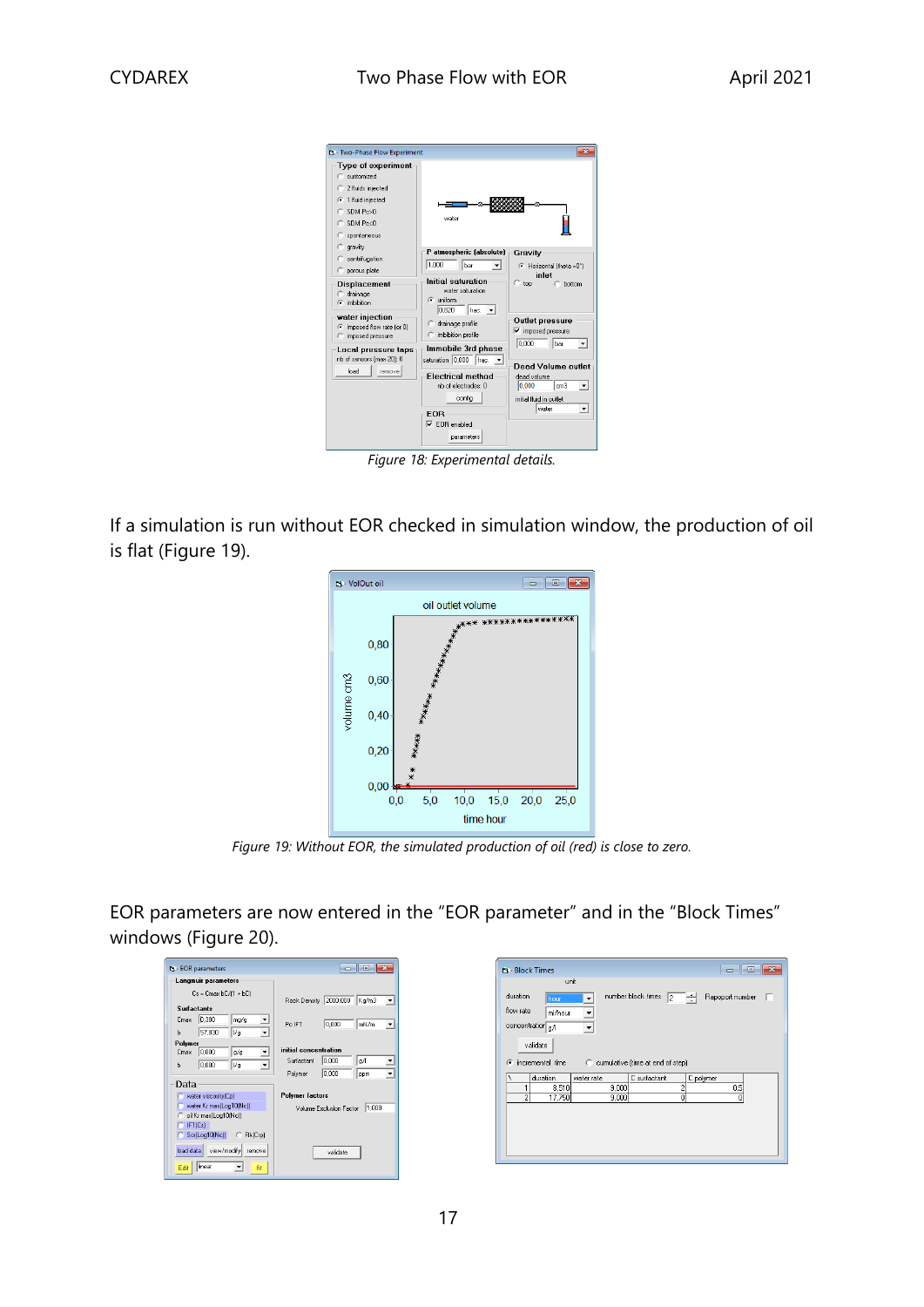#### *Figure 20: Parameters for EOR are entered in the Parameter and Block Times windows.*

<span id="page-17-0"></span>The simulation is run with the EOR capabilities activated [\(Figure 21\)](#page-17-1). The simulated oil recovery and the oil outlet flow rate match the recorded data.



*Figure 21: Once the EOR is turned on, the simulated (red) and recorded (black) data match.*

<span id="page-17-1"></span>If the initial concentration of surfactant is reduced from 2 g/l to 1 g/l, the oil recovery is reduced drastically [\(Figure 22\)](#page-17-2).



<span id="page-17-2"></span>*Figure 22: If the initial concentration of surfactant is reduced, the oil recovered is reduced as well.*

# **Tutorial Salinity**

The tutorial contains several files:

- **tutorial\_Low\_High\_salinity.xlsx:** Microsoft Excel file with the experimental data, sample, fluids, Pc and Kr at low and high salinity
- tutorial Low High salinity.cydx: Cydar files.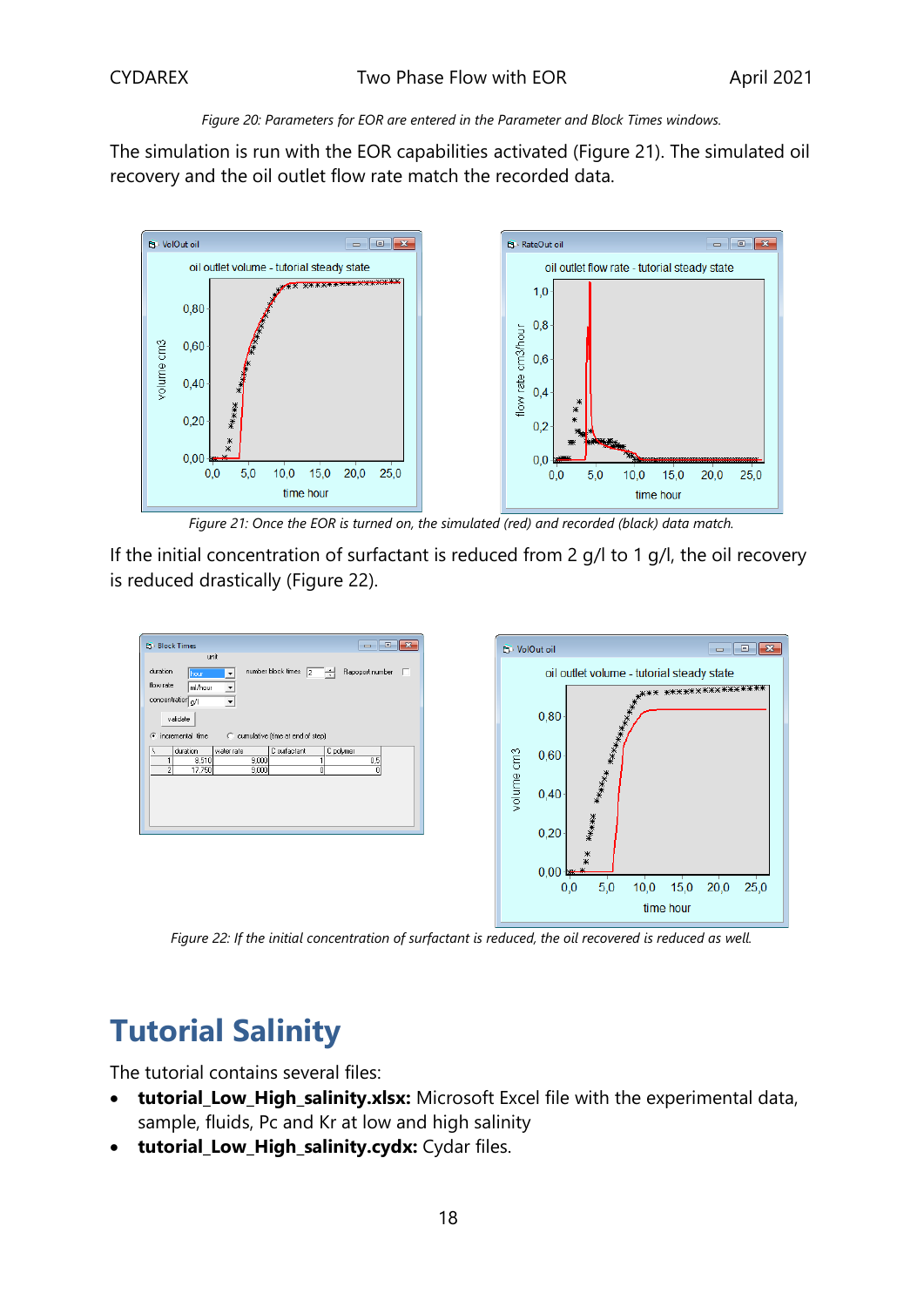## *Starting a project*

First, start a new project and choose "**Two Phase Flow with EOR**". Then, enter the following data:

- Sample, and fluids properties "**sample/fluids**" (1<sup>st</sup> sheet of the Excel file);
- Experimental conditions (here most of them are already set) "**experiment**": type set to "1 fluids injected", displacement set to "imbibition", water injection type are "imposed flow rate", initial saturation is 0.253, and enable the EOR module by checking the box "EOR enabled" at the window bottom:



- Open the EOR parameters window by clicking on the "parameters" button;
- Select "Low and high salinity" option:

|                       | <b>EOR</b> paral |
|-----------------------|------------------|
| Surfactant-Polymer    |                  |
| Surfactant-Polymer    |                  |
| Low and high salinity |                  |
|                       |                  |

- Then enter the initial salinity, and the low and high salinity values ( $1<sup>st</sup>$  sheet of the Excel file);
- Load the Pc and Kr data at low and high salinity ( $2^{nd}$  sheet of the Excel file), the way to proceed is the same than any other data in Cydar: "**Load/fit Data**" then, after selecting the proper raw data type, "**load data points**";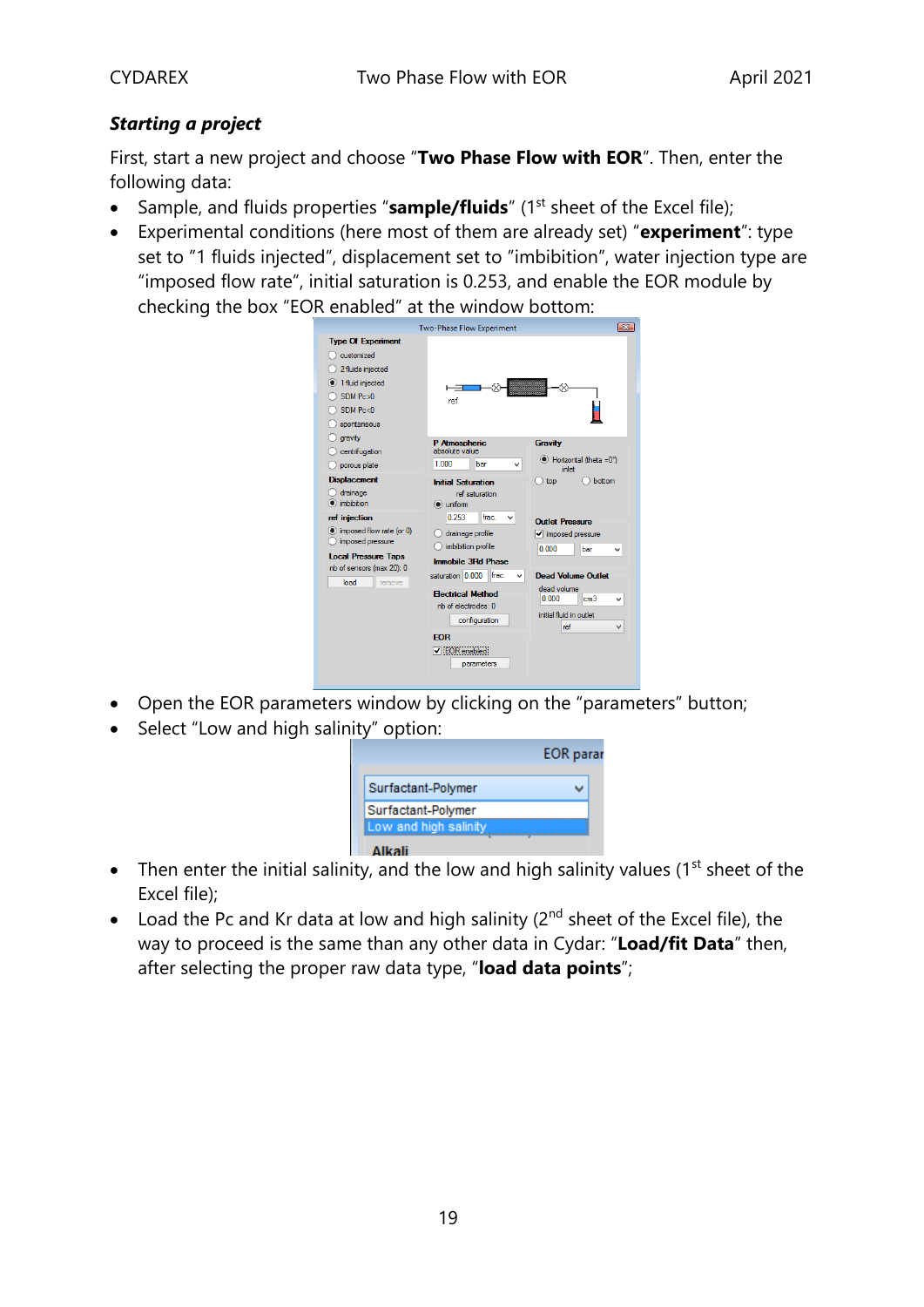### CYDAREX Two Phase Flow with EOR April 2021

| <b>EOR</b> parameters |                            |                     |                                   |          |          | $\pmb{\mathsf{x}}$ |
|-----------------------|----------------------------|---------------------|-----------------------------------|----------|----------|--------------------|
|                       | Surfactant-Polymer         | $\checkmark$        | rock density                      | 2000.000 | Kg/m3    |                    |
|                       | <b>Langmuir parameters</b> |                     | Pc IFT                            | 0.000    | mN/m     | $\checkmark$       |
|                       | $Cs = Cmax bC/(1 + bC)$    |                     | <b>Polymer factors</b>            |          |          |                    |
| <b>Alkali</b>         |                            |                     | Volume exclusion factor           |          | 1.000    |                    |
| Cmax                  | 0.000                      | g/g<br>$\checkmark$ | Initial core concentrations       |          |          |                    |
| b                     | 0.000                      | Vq                  | Alkali                            | 0.000    | q/l      |                    |
| <b>Surfactants</b>    |                            |                     | Surfactant                        | 0.000    | qΛ       |                    |
| Cmax                  | 0.380                      | mg/g                | Polymer                           | 0.000    | ppm      | $\checkmark$       |
| h                     | 57830                      | Va<br>$\checkmark$  | Salinity                          | $\bf{0}$ | Q/       |                    |
| <b>Polymer</b>        |                            |                     | <b>LH salinity concentrations</b> |          |          |                    |
| Cmax                  | 0.000                      | g/g<br>$\checkmark$ | Low salinity                      | 0.000    | Q/       |                    |
| b                     | 0.000                      | Va<br>$\checkmark$  | High salinity                     | 0.000    | q/l      |                    |
| <b>Data</b>           | water viscosity(Cp)        |                     |                                   |          |          |                    |
|                       | water Kr max(Log10(Nc))    |                     |                                   |          |          |                    |
|                       | oil Kr max(Log10(Nc))      |                     |                                   |          |          |                    |
| IFT(Cs)               |                            |                     |                                   |          |          |                    |
|                       | Sor(Log10(Nc))             | $\bigcirc$ Rk(Crp)  |                                   |          |          |                    |
|                       | load data                  | view/modify         | remove                            |          |          |                    |
| edit                  |                            | $\checkmark$<br>fit |                                   |          | validate |                    |
|                       |                            |                     |                                   |          |          |                    |

• Open the "Block Times" window and enter the relevant data: duration, water rate and input salinity in the column "Salinity 1" ( $1<sup>st</sup>$  sheet of the Excel file):

|                    | <b>Block Times</b> |                                       |                      |              |                 |            |
|--------------------|--------------------|---------------------------------------|----------------------|--------------|-----------------|------------|
|                    | unit               |                                       |                      |              |                 |            |
| duration           | hour               | $\checkmark$                          | number block times 2 | $\div$       | Rapoport Number |            |
| flow rate          | cm3/hour           | $\checkmark$                          |                      |              |                 |            |
| concentration      | Q/                 | v                                     | validate             |              |                 |            |
| • incremental time |                    | cumulative (time at end of step)<br>O |                      |              |                 |            |
|                    | Duration           | water rate                            | C alkali             | C surfactant | C polymer       | Salinity 1 |
|                    | 100.000            | 3.000                                 |                      |              |                 | 260        |
| 2                  | 100,000            | 3.000                                 |                      |              |                 | 1.5        |
|                    |                    |                                       |                      |              |                 |            |

• You can enter Kr and Pc for simulation without EOR enabled  $(1<sup>st</sup>$  sheet of the Excel file).

## *Simulation*

| $\mathbb{R}$<br>Simulation             |  |  |  |  |  |  |
|----------------------------------------|--|--|--|--|--|--|
| <b>End Points</b>                      |  |  |  |  |  |  |
| water saturation                       |  |  |  |  |  |  |
| unit frac.<br>from Kr                  |  |  |  |  |  |  |
| min<br>max                             |  |  |  |  |  |  |
| 0.253<br>0.432                         |  |  |  |  |  |  |
| Duration                               |  |  |  |  |  |  |
| 12000.000<br>min                       |  |  |  |  |  |  |
| ✔ from corrected Block Times           |  |  |  |  |  |  |
| <b>Simulation</b>                      |  |  |  |  |  |  |
| $\sqrt{P}c = 0$<br>heterogeneous       |  |  |  |  |  |  |
| inertial<br>hysteresis                 |  |  |  |  |  |  |
| <b>EOR</b><br>pause<br>run             |  |  |  |  |  |  |
| step<br>start step<br>stop             |  |  |  |  |  |  |
| $<$ Sw> 0.253<br>bloc time 0           |  |  |  |  |  |  |
| <b>Times For Results</b>               |  |  |  |  |  |  |
| ofrom exp. data                        |  |  |  |  |  |  |
| water sat profiles                     |  |  |  |  |  |  |
| (a) from bloc times                    |  |  |  |  |  |  |
| points per bloc time<br>30             |  |  |  |  |  |  |
| log scale<br>base<br>2.00              |  |  |  |  |  |  |
| reverse                                |  |  |  |  |  |  |
| <b>Parameters</b>                      |  |  |  |  |  |  |
| Fully implicit incompressible          |  |  |  |  |  |  |
| accuracy<br>0.001                      |  |  |  |  |  |  |
| DeltaSat (0.01)<br>nb grids (30)<br>30 |  |  |  |  |  |  |
|                                        |  |  |  |  |  |  |
| Non uniform<br>base<br>1.4             |  |  |  |  |  |  |
| smallest dx<br>$3.33e-2$               |  |  |  |  |  |  |
| save simulation                        |  |  |  |  |  |  |

Direct simulation may be run by opening the simulation window.

To enable the EOR check the "EOR" box.

We recommend an accuracy DeltaSat at 0.001 at least.

When the EOR is enabled the local Kr and Pc will be taken according to the local salinity value by a kind of interpolation between low and high data.